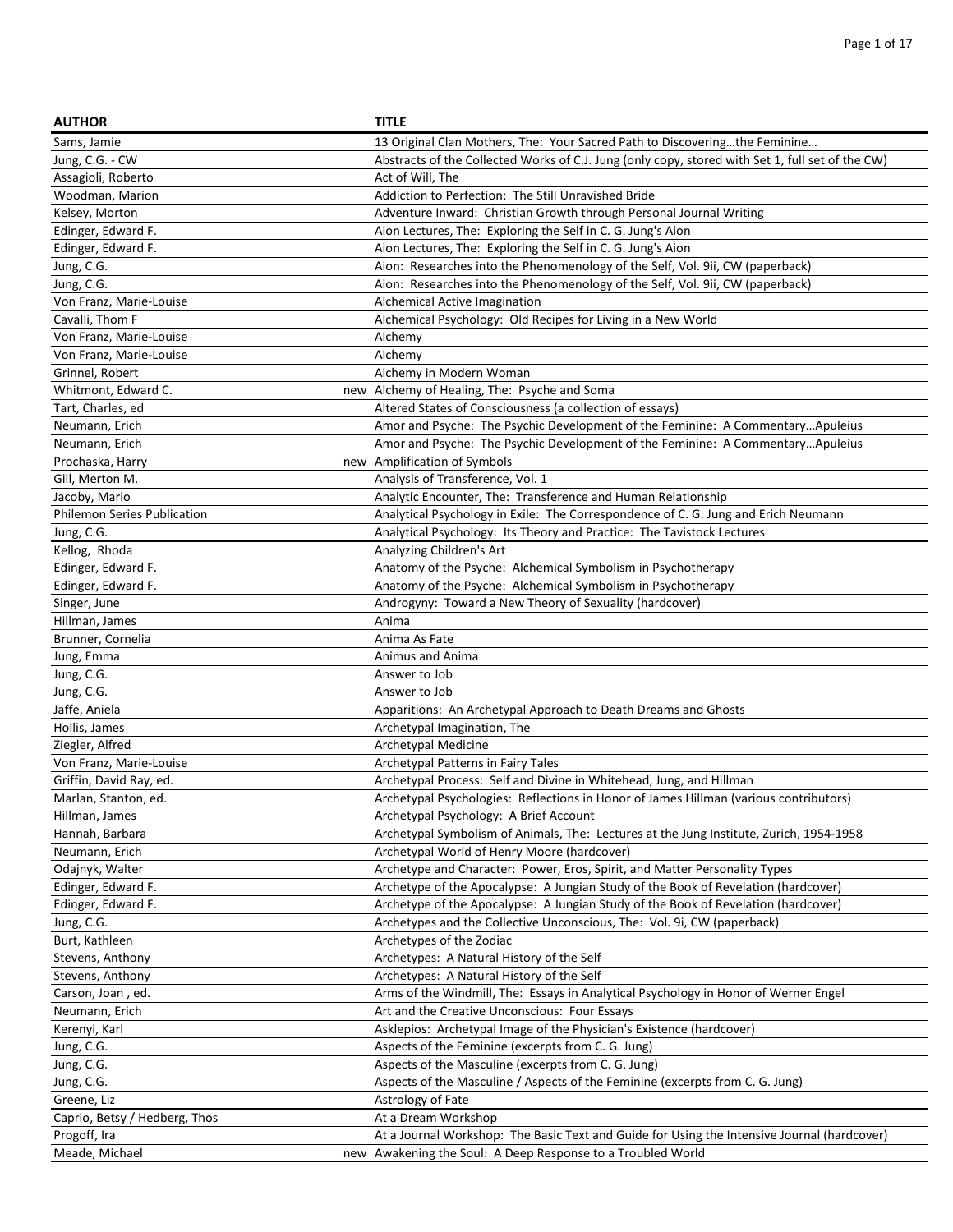| <b>AUTHOR</b>                                   | <b>TITLE</b>                                                                                      |                                              |
|-------------------------------------------------|---------------------------------------------------------------------------------------------------|----------------------------------------------|
| Johnson, Robert A.                              | Balancing Heaven and Earth: A Memoir of Visions, Dreams, and Realizations (hardcover)             |                                              |
| De Laszlo, Violet                               | Basic Writings of C.G. Jung, The (hardcover)                                                      |                                              |
| Ochs, Carol                                     | Behind the Sex of God: Toward a New Consciousness: Transcending Matriarchy and Patriarchy (hc)    |                                              |
| Dunne, Carrin                                   | Behold Woman: A Jungian Approach to Feminist Theology                                             |                                              |
| Grubbs, Geri                                    | Bereavement and Dreaming and the Individuating Soul                                               |                                              |
| Sanford, John A.<br>new                         | Between People: Communicating One-to-One                                                          |                                              |
| Daly, Mary                                      | Beyond God the Father                                                                             |                                              |
| Claxton, G., ed.                                | Beyond Therapy: The Impact of Eastern Religions on Psychological Theory and Practice              |                                              |
| Prabhupada, A. C. Bhaktivedanta Swami           | Bhagavad-Gita As It Is: Abridged Edition                                                          |                                              |
| Edinger, Edward F.                              | Bible and the Psyche, The: Individuation Symbolism in the Old Testament                           |                                              |
| Edinger, Edward F.                              | Bible and the Psyche, The: Individuation Symbolism in the Old Testament                           |                                              |
| Philemon Series Publication, Sonu S. ed.        | new Black Books, The: C.G. Jung's Notebooks of Transformation: Vol. 1: Editorial Notes, Comments  |                                              |
| Philemon Series Publication, Sonu S. ed.        | new Black Books, The: Vol. 2: Book 2: Nov 12 - Dec 29, 1913                                       |                                              |
| Philemon Series Publication, Sonu S. ed.<br>new | Black Books, The: Vol. 3: Book 3: Dec 30, 1913 - Jan 14, 1914                                     | <b>Black Books are</b><br>stored outside the |
| Philemon Series Publication, Sonu S. ed.<br>new | Black Books, The: Vol. 4: Book 4: Jan 14 - Mar 9, 1914                                            | Library, but are                             |
| Philemon Series Publication, Sonu S. ed.<br>new | Black Books, The: Vol. 5: Book 5: Mar 13, 1914 - Jan 30, 1916                                     | available to check                           |
| Philemon Series Publication, Sonu S. ed.<br>new | Black Books, The: Vol. 6: Book 6: Jan 30, 1916 - May 21, 1917                                     | out (limited use)                            |
| Philemon Series Publication, Sonu S. ed.        | new Black Books, The: Vol. 7: Book 7: May 21, 1917 - Dec 15, 1932                                 |                                              |
| Marlan, Stanton                                 | Black Sun, The: The Alchemy and Art of Darkness                                                   |                                              |
| Damon, S. Foster                                | Blake's Job: William Blake's Illustrations of the Book of Job                                     |                                              |
| Heussenstamm, Frances                           | Blame It On Freud: A Guide to the Language of Psychology (autographed)                            |                                              |
| Burlingame, Lloyd                               | Blessing Well Disguised, A: A Blinded Artist's Inner Journey Out of the Dark                      |                                              |
| Hillman, James                                  | Blue Fire, A: Selected Writings                                                                   |                                              |
| Kreinheder, Albert                              | Body and Soul: The Other Side of Illness                                                          |                                              |
| Jones, Raya, ed.<br>new                         | Body, Mind, and Healing After Jung: A Space of Questions (collection of essays)                   |                                              |
| Koltuv, Barbara                                 | Book of Lilith, The                                                                               |                                              |
| Taschen, Publisher                              | Book of Symbols, The: The Archive for Research in Archetypal Symbolism (hardcover)                |                                              |
| MacHover, Frank, trans.                         | Book of Tao, The (hardcover)                                                                      |                                              |
| Young-Eisendrath / Hall                         | Book of the Self, The: Person, Pretext, and Process                                               |                                              |
| Bernstein, Jerome<br>new                        | Borderland: The Evolution of Consciousness and the Challenge of Healing Trauma                    |                                              |
| Schwartz-Salant, N. and Stein, M. eds.          | Borderline Personality in Analysis, The (a collection of essays, 1988)                            |                                              |
| Schwartz-Salant, Nathan                         | Borderline Personality: Vision and Healing                                                        |                                              |
| Singer, June                                    | Boundaries of the Soul: The Practice of Jung's Psychology (hardcover)                             |                                              |
| Singer, June                                    | Boundaries of the Soul: The Practice of Jung's Psychology (paperback)                             |                                              |
| Weir, David                                     | Brahma in the West: William Blake and the Oriental Renaissance                                    |                                              |
| Karagula, Shafica                               | Breakthrough to Creativity: Your Higher Sense Perception (hardcover)                              |                                              |
| Raffa, Jean Benedict                            | Bridge to Wholeness, The: A Feminine Alternative to the Hero Myth                                 |                                              |
| Spiegelman, J. Marvin                           | Buddhism and Jungian Psychgology                                                                  |                                              |
| Kawai, Hayao                                    | Buddhism and the Art of Psychotherapy (hardcover)                                                 |                                              |
| Crewdson, John                                  | By Silence Betrayed: Sexual Abuse of Children in America                                          |                                              |
| Rowland, Susan                                  | C. G. Jung in the Humanities: Taking the Soul's Path                                              |                                              |
| Rowland, Susan                                  | new C. G. Jung in the Humanities: Taking the Soul's Path (autographed)                            |                                              |
| Sharp, Daryl                                    | C. G. Jung Lexicon: A Primer of Terms & Concepts                                                  |                                              |
| Wilson, Colin                                   | C. G. Jung, Lord of the Underworld                                                                |                                              |
| Shamdasani, Sonu                                | C. G. Jung: A Biography in Books (reference only)                                                 |                                              |
| Bennet, E.A.                                    | C. G. Jung: An Indispensable Introduction to his Life and Theories                                |                                              |
| Jacobi, Jolande, and Hull, R.F.C., eds.         | C. G. Jung: Psychological Reflections, A New Anthology of His Writings 1905-1961 (hardcover)      |                                              |
| Storr, Anthony                                  | C.G. Jung                                                                                         |                                              |
| McGuire, William, ed.                           | C.G. Jung Dream Analysis: Notes of the Seminar given in 1928-1930 (hardcover)                     |                                              |
| McGuire, William, ed.                           | C.G. Jung Speaking: Interviews and Encounters                                                     |                                              |
| McGuire, William, ed.                           | C.G. Jung Speaking: Interviews and Encounters (hardcover)                                         |                                              |
| Jensen, Ferne                                   | C.G. Jung, Emma Jung and Toni Wolf: A Collection of Remembrances                                  |                                              |
| Von Franz, Marie-Louise                         | C.G. Jung: His Myth in Our Time                                                                   |                                              |
| Stern, Paul J.                                  | C.G. Jung: The Haunted Prophet (hardcover)                                                        |                                              |
| Vaughn-Lee, Llewellyn                           | Call and the Echo, The: Sufi Dreamwork and the Psychology of the Beloved                          |                                              |
| Leonard, Linda                                  | Call to Create, The: Celebrating Acts of Imagination (hardcover)                                  |                                              |
| Young-Eisendrath, P. / Dawson, T., eds.         | Cambridge Companion to Jung, The                                                                  |                                              |
| Moore, Thomas                                   | Care of the Soul: A Guide for Cultivating Depth and Sacredness in Everyday Life (hc, autographed) |                                              |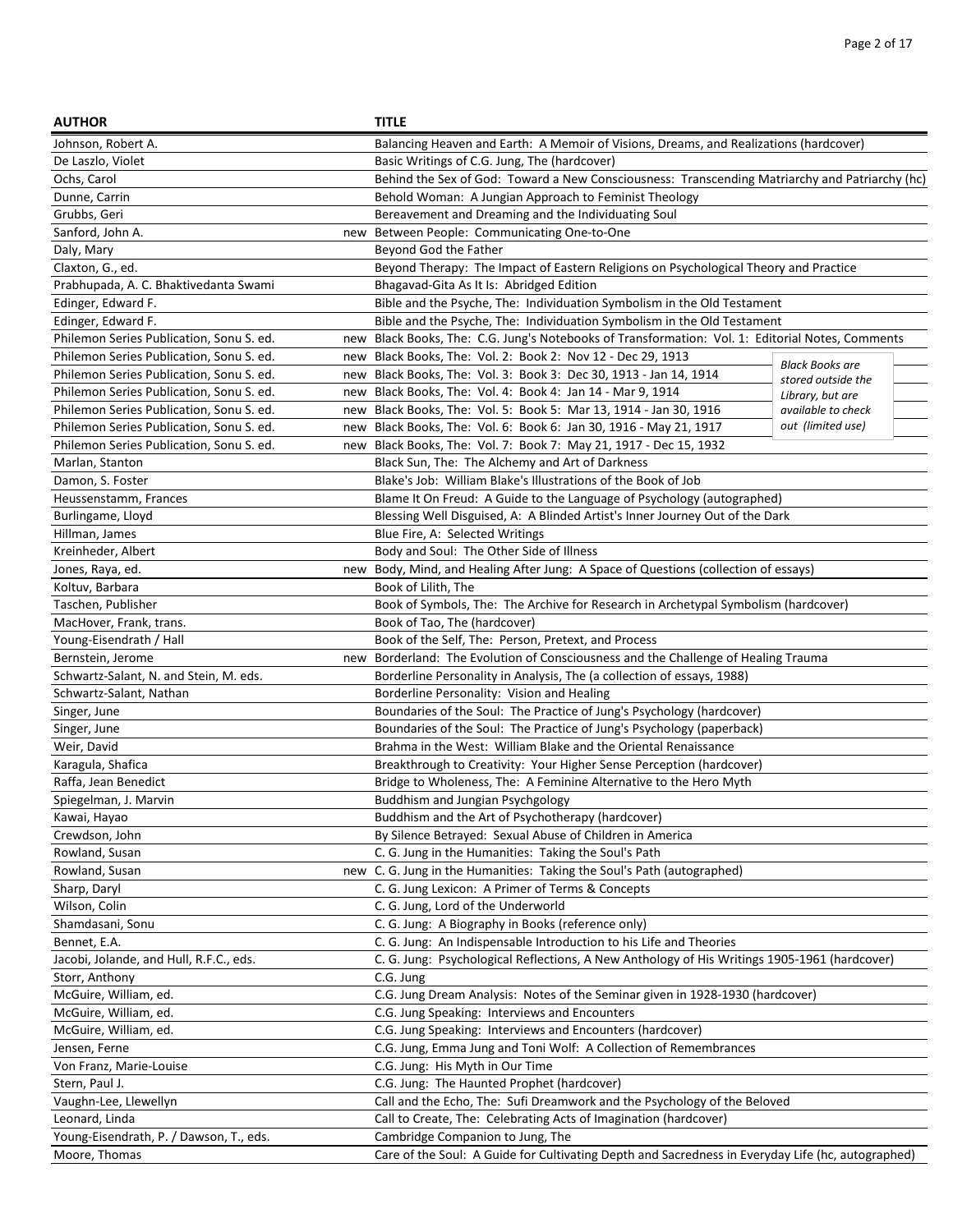| <b>AUTHOR</b>                          | <b>TITLE</b>                                                                                      |
|----------------------------------------|---------------------------------------------------------------------------------------------------|
| Kelsey, Morton                         | Caring: How Can We Love One Another                                                               |
| Psychology Club, NY, sponsor           | Carl Gustav Jung: 1875-1961 - A Memorial Meeting (pamphlet) (reference only)                      |
| Moore, Robert, ed.                     | Carl Jung and Christian Spirituality (collection of essays)                                       |
| Dunne, Claire                          | Carl Jung: Wounded Healer of the Soul                                                             |
| Schapira, Laurie                       | Cassandra Complex - Living With Disbelief: A Modern Perspective on Hysteria                       |
| Calvino, Italo                         | Castle of Crossed Destinies, The                                                                  |
| Monick, Eugene                         | Castration and Male Rage: The Phallic Wound                                                       |
| Monick, Eugene                         | Castration and Male Rage: The Phallic Wound                                                       |
| Spiegelman, J. Marvin, ed.             | Catholicism and Jungian Psychology (essays)                                                       |
| Spiegelman, J. Marvin, ed.             | Catholicism and Jungian Psychology (essays)                                                       |
| Perera, Sylvia Brinton                 | Celtic Queen Maeve and Addiction: An Archetypal Perspective                                       |
| Layard, John                           | Celtic Quest, A: Sexuality and Soul in Individuation                                              |
| Eisler, Riane                          | Chalice and the Blade, The: Our History, Our Future                                               |
| Welwood, John, ed.                     | Challenge of the Heart: Love, Sex, and Intimacy in Changing Times (collection of essays)          |
| Mankowitz, Ann                         | Change of Life: A Psychological Study of Dreams and the Menopause                                 |
| Wilhelm, Hellmut                       | Change: Eight Lectures on the I Ching                                                             |
| Reich, Wilhelm                         | Character Analysis: Third, Enlarged Edition                                                       |
| Makbuleh, Mitra                        | Chelcheragh: Forty Mystic Lights (Written in Farsi)                                               |
| Sharp, Daryl                           | Chicken Little, The Inside Story: A Jungian Romance (a novel)                                     |
| Neumann, Erich                         | Child, The: Structure and Dynamics of the Nascent Personality (hardcover)                         |
| Fordham, Michael                       | Children As Individuals                                                                           |
| Jung, C.G.                             | Children's Dreams: Notes From the Seminar Given in 1936-1940 (hardcover)                          |
| Phillips, Dorothy Berkley, et al       | Choice is Always Ours, The: An Anthology on the Religious Way (hardcover)                         |
| Edinger, Edward F.                     | Christ as Paradigm of Individuating Ego                                                           |
| Edinger, Edward F.                     | Christ as Paradigm of Individuating Ego                                                           |
| Edinger, Edward F.                     | Christian Archetype, The: A Jungian Commentary on the Life of Christ                              |
| Edinger, Edward F.                     | Christian Archetype, The: A Jungian Commentary on the Life of Christ                              |
| Ulanov, Ann / Barry Ulanov             | Cinderella and Her Sisters: The Envied and the Envying                                            |
| Dowling, Collette                      | Cinderella Complex, The: Woman's Hidden Fear of Independence                                      |
| Duerk, Judith                          | Circle of Stones: Woman's Journey To Herself                                                      |
| Cruz, Leonard, and Buser, Steven, eds. | Clear and Present Danger: Narcissim in the Era of Donald Trump                                    |
| Bertine, Eleanor                       | Close Relationships: Family, Friendship, Marriage                                                 |
| Bolen, Jean Shinoda                    | Close to the Bone: Life-Threatening Illness and the Search for Meaning                            |
| Jung, C.G. - CW                        | Collected Works, Vol. 01: Psychiatric Studies (Set 2, paperback)                                  |
| Jung, C.G. - CW                        | Collected Works, Vol. 02: Experimental Researches (Set 2, paperback)                              |
| Jung, C.G. - CW                        | Collected Works, Vol. 03: Psychogenesis of Mental Disease (Set 2, hc)                             |
| Jung, C.G. - CW                        | Collected Works, Vol. 04: Freud and Psychoanalysis (Set 2, paperback)                             |
| Jung, C.G. - CW                        | Collected Works, Vol. 05: Symbols of Transformation (Set 2, hc)                                   |
| Jung, C.G. - CW                        | Collected Works, Vol. 06: Psychological Types (Set 2, hc)                                         |
| Jung, C.G. - CW                        | Collected Works, Vol. 07: Two Essays On Analytical Psychology (Set 2, hc)                         |
| Jung, C.G. - CW                        | Collected Works, Vol. 08: The Structure and Dynamics of the Psyche (Set 2, hc)                    |
| Jung, C.G. - CW                        | Collected Works, Vol. 09/i: The Archetypes of the Collective Unconscious (Set 2, hc)              |
| Jung, C.G. - CW                        | Collected Works, Vol. 09/ii: Aion (Set 2, hc)                                                     |
| Jung, C.G. - CW                        | Collected Works, Vol. 10: Civilization in Transition (Set 2, hc)                                  |
| Jung, C.G. - CW                        | Collected Works, Vol. 11: Psychology and Religion (Set 2, hc)                                     |
| Jung, C.G. - CW                        | Collected Works, Vol. 12: Psychology and Alchemy (Set 2, hc)                                      |
| Jung, C.G. - CW                        | Collected Works, Vol. 13: Alchemical Studies (Set 2, hc)                                          |
| Jung, C.G. - CW                        | Collected Works, Vol. 14: Mysterium Coniunctionis (Set 2, paperback)                              |
| Jung, C.G. - CW                        | Collected Works, Vol. 15: The Spirit in Man, Art and Literature (Set 2, hc)                       |
| Jung, C.G. - CW                        | Collected Works, Vol. 16: The Practice of Psychotherapy (Set 2, hc)                               |
| Jung, C.G. - CW                        | Collected Works, Vol. 17: The Development of Personality (Set 2, hc)                              |
| Jung, C.G. - CW                        | Collected Works, Vol. 18: The Symbolic Life (Set 2, hc)                                           |
| Jung, C.G. - CW                        | Collected Works, Vol. 19: General Bibliography (only copy, stored with Set 1, full set of the CW) |
| Jung, C.G. - CW                        | Collected Works, Vol. 20: Index (Set 2, hc)                                                       |
| Caprio, Betsy / Hedberg, Thos          | Coming Home: A Handbook for Exploring the Sanctuary Within                                        |
| Wilkinson, Margaret                    | new Coming Into Mind: The Mind-Brain Relationship: A Jungian Clinical Perspective                 |
| Gerzon, Mark                           | Coming Into Our Own: Understanding the Adult Metamorphosis                                        |
| Campbell, Joseph, Commentator          | Complete Grimm's Fairy Tales, The                                                                 |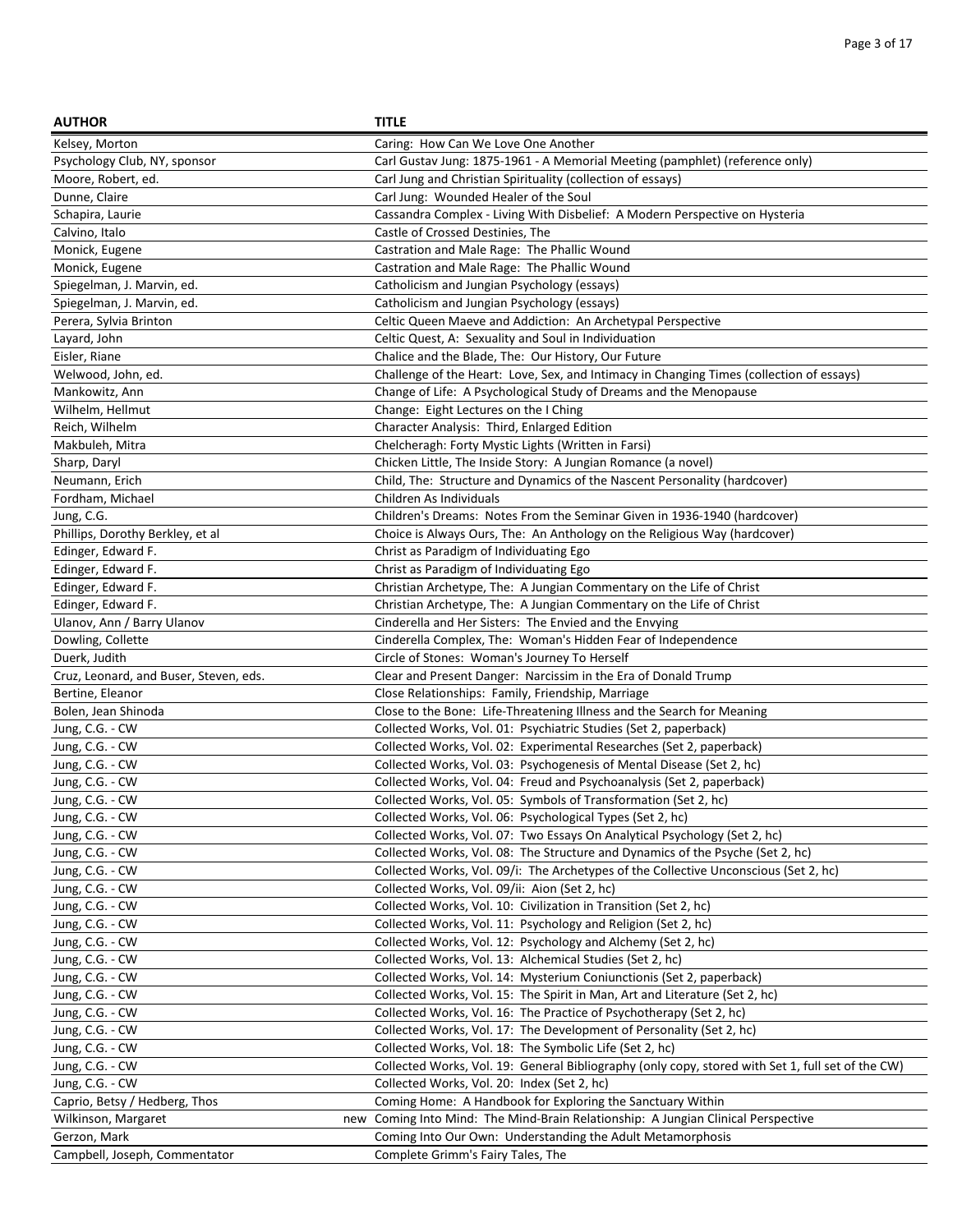| <b>AUTHOR</b>                        | <b>TITLE</b>                                                                                        |
|--------------------------------------|-----------------------------------------------------------------------------------------------------|
| Jacobi, Jolande                      | Complex / Archetype / Symbol - In the Psychology of Jung                                            |
| Jacobi, Jolande                      | Complex / Archetype / Symbol - In the Psychology of Jung (hardcover)                                |
| Shalit, Erel                         | Complex, The: Transformation from Archetype to Ego                                                  |
| Jung Institute, Zurich               | Conscience (Compilation of Essays) (hardcover)                                                      |
| Pratt, Jane Abbott                   | Consciousness and Sacrifice: The Indian Myth of Manu                                                |
| Johnson, Robert A. / Ruhl, Jerry     | Contentment: A Way to True Happiness (hardcover)                                                    |
| Bass, Ellen / Davis, Laura           | Courage to Heal, The: A Guide for Women Survivors of Child Sexual Abuse                             |
| Von Franz, Marie-Louise              | Creation Myths, Patterns of Creativity Mirrored in                                                  |
| Edinger, Edward F.                   | Creation of Consciousness, The                                                                      |
| Edinger, Edward F.                   | Creation of Consciousness, The                                                                      |
| Edinger, Edward F.                   | Creation of Consciousness. The                                                                      |
| Leonard, Linda                       | new Creation's Heartbeat: Following the Reindeer Spirit (hardcover)                                 |
| Kast, Verena                         | Creative Leap, The: Psychological Transformation Through Crisis                                     |
| Samuels, Andrew, et al               | Critical Dictionary of Jungian Analysis, A                                                          |
| Walker, Barbara G.                   | new Crone, The: Woman of Age, Wisdom, and Power                                                     |
| Bobroff, Gary                        | Crop Circles, Jung and the Reemergence of the Archetypal Feminine                                   |
| Kiepenheuer, Kaspar                  | Crossing the Bridge: A Jungian Approach to Adolescence                                              |
| Bolen, Jean Shinoda                  | Crossing To Avalon: A Woman's Midlife Pilgrimage                                                    |
| Begg, Ean                            | Cult of the Black Virgin, The                                                                       |
| Lopez-Pedroza, Rafael                | Cultural Anxiety: Four Essays                                                                       |
| Henderson, Joseph                    | Cultural Attitudes in Psychological Perspective                                                     |
| Merritt, Dennis                      | Dairy Farmer's Guide to the Universe: Vol. I - Jung and Ecopsychology                               |
| Merritt, Dennis                      | Dairy Farmer's Guide to the Universe: Vol. II - Cry of Merlin                                       |
| Merritt, Dennis                      | Dairy Farmer's Guide to the Universe: Vol. III - Hermes, Ecopsychology, and Complexity Theory       |
| Merritt, Dennis                      | Dairy Farmer's Guide to the Universe: Vol. IV - Land, Weather, Seasons, Insects: An Archetypal View |
| Lerner, Harriet                      | Dance of Anger: A Woman's Guide to Changing the Patterns of Intimate Relationships                  |
| Chodorow, Joan                       | Dance Therapy and Depth Psychology                                                                  |
| Woodman, Marion, and Dickson, Elinor | Dancing in the Flames: The Dark Goddess in the Transformation of Consciousness (hardcover)          |
| Loomis, Mary                         | Dancing the Wheel of Psychological Types                                                            |
| Quinines, Ricardo                    | Dante Alighieri                                                                                     |
| Sexton, Mary Patricia                | Dante/Jung Correspondence                                                                           |
| Luke, Helen                          | Dark Wood to White Rose: A Study of Meanings in Dante's Divine Comedy                               |
| Reis, Patricia                       | Daughters of Saturn: From Father's Daughter to Creative Woman (hardcover)                           |
| Progoff, Ira                         | Death and Rebirth of Psychology: An Integrative Evaluation of Freud, Adler, Jung, and Rank (hc)     |
| Wheelwright, Jane H.                 | Death of a Woman (hardcover)                                                                        |
| Neumann, Erich                       | Depth Psychology and a New Ethic (hardcover)                                                        |
| Progoff, Ira                         | Depth Psychology and Modern Man: A New View of the Magnitude of Human Personality (hc)              |
| Perera, Sylvia Brinton               | Descent to the Goddess: A Way of Initiation for Women                                               |
| Craig, Louise M.D.                   | Descent to Wholeness: Joli's Story: The Archetypal Healing of Multiple Personalities                |
| Jung, C.G.                           | Development of Personality, The: Child Psychology, Education, and Related Subjects                  |
| Greene, Liz / Sasportas, Howard      | Development of Personality: Seminars in Psychological Astrology                                     |
| Davis, John                          | Diamond Approach, The: An Introduction to the Teachings of A. H. Almaas                             |
| Davidson, Gustav                     | Dictionary of Angels                                                                                |
| Zimmerman, J. E.                     | Dictionary of Classical Mythology                                                                   |
| <b>Chiron Publications</b>           | Dictionary of Greek and Roman Mythology                                                             |
| Jobes, Gertrude                      | Dictionary of Mythology, Folklore and Symbols, Part 1                                               |
| Jobes, Gertrude                      | Dictionary of Mythology, Folklore and Symbols, Part 2                                               |
| Cirlot, J.E.                         | Dictionary of Symbols                                                                               |
| Butler, Bill                         | Dictionary of the Tarot                                                                             |
| Kelsey, Morton                       | Discernment: A Study in Ecstacy and Evil                                                            |
| Ellenberger, Henri<br>new            | Discovery of the Unconscious, The: The History and Evolution of Dynamic Psychiatry (hardcover)      |
| Haule, John Ryan                     | Divine Madness: Archetypes of Romantic Love (hardcover)                                             |
| Gellert, Michael                     | Divine Mind, The: Exploring the Psychological History of God's Inner Journey (hardcover)            |
| Spiegelman, J. Marvin                | Divine Waba, The: Within, Among, Between, Around: A Jungian Exploration of Spiritual Paths          |
| Spiegelman, J. Marvin                | Divine Waba, The: Within, Among, Between, Around: A Jungian Exploration of Spiritual Paths          |
| Christ, Carol                        | Diving Deep and Surfacing: Women Writers on Spiritual Quest                                         |
| Adler, Margot                        | Drawing Down the Moon                                                                               |
| Hillman, James                       | Dream and the Underworld, The                                                                       |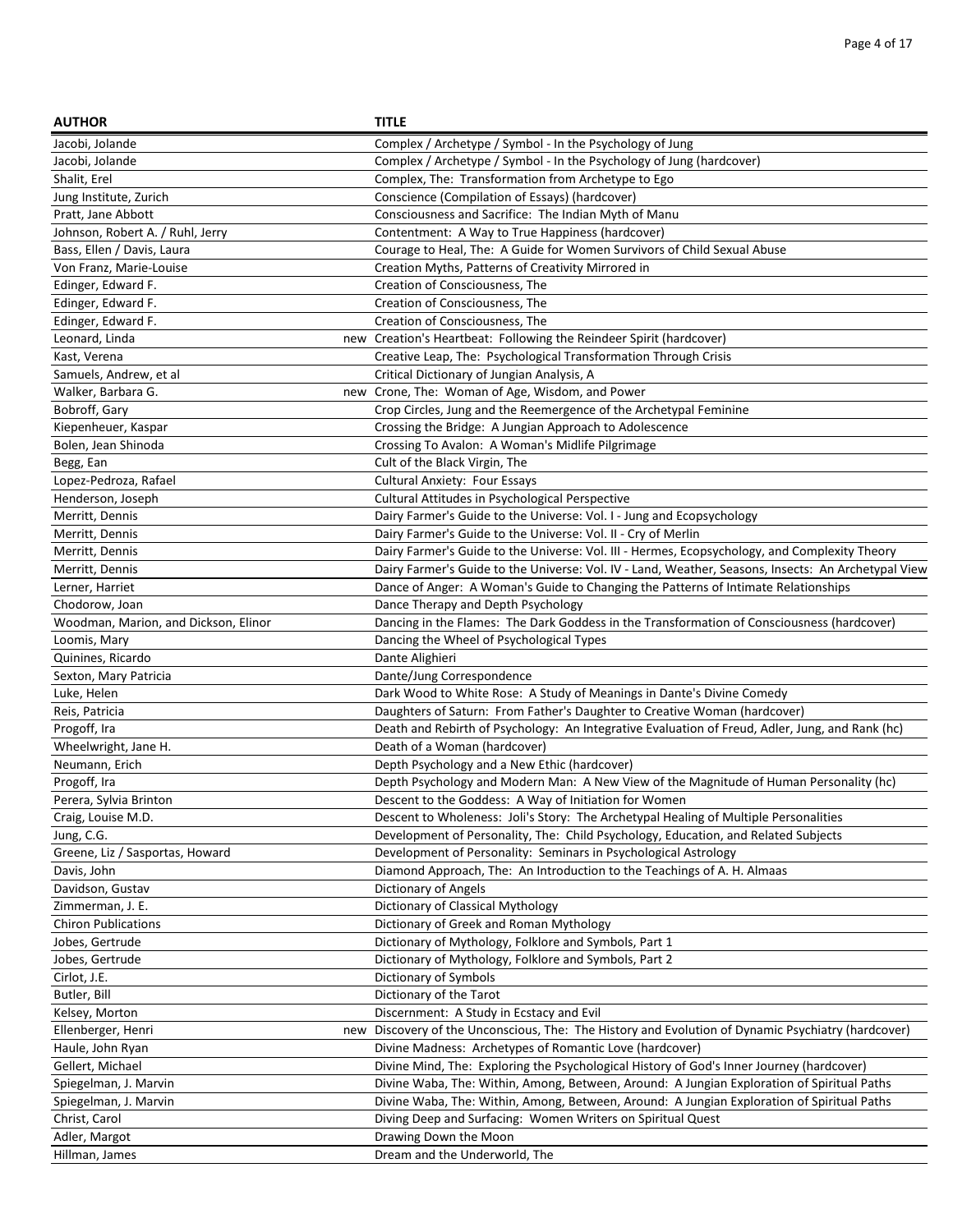| <b>AUTHOR</b>                                 | <b>TITLE</b>                                                                                   |
|-----------------------------------------------|------------------------------------------------------------------------------------------------|
| Altman, Leon L. M.D.                          | Dream in Psychoanalysis, The                                                                   |
| <b>Philemon Series Publication</b>            | Dream Interpretation Ancient and Modern: Notes from the Seminar Given in 1936-1941             |
| Koch-Sheras, Phyllis                          | Dream On: A Dream Interpretation and Exploration Guide for Women                               |
| Zeller, Max                                   | Dream, The: The Vision of the Night                                                            |
| Sanford, John A.                              | Dreams and Healing                                                                             |
| Sanford, John A.                              | <b>Dreams and Healing</b>                                                                      |
| Savary, Berne, and Williams                   | Dreams and Spiritual Growth: A Judeo-Christian Way of Dreamwork                                |
| Alex, William                                 | Dreams and the Unconscious and Analytical therapy                                              |
| Schwartz-Salant, N. and Stein, M. eds.<br>new | Dreams in Analysis (a collection of essays 1990)                                               |
| Moon, Sheila                                  | Dreams of a Woman: An Analyst's Inner Journey                                                  |
| Von Franz, Marie-Louise                       | new Dreams: A Study of the Dreams of Jung, Descartes, Socrates, and more (hardcover)           |
| Kelsey, Morton                                | Dreams: A Way to Listen to God                                                                 |
| Jung, C.G.                                    | Dreams: Crucial Texts on the Meaning of Dreams (hardcover)                                     |
| Sanford, John A.                              | Dreams: God's Forgotten Language (hardcover)                                                   |
| Whitmont, Edward C. / Perera, Sylvia B.       | Dreams: Portal to the Source (hardcover)                                                       |
| Kelsey, Morton                                | Dreams: The Dark Speech of the Spirit (hardcover)                                              |
| Zoja, Luigi                                   | Drugs, Addiction and Initiation: The Modern Search for Ritual                                  |
| McNiff, Shaun                                 | Earth Angels: Engaging the Sacred in Everyday Things (hardcover)                               |
| Sabini, Meredith, ed.<br>new                  | Earth Has a Soul, The: C.G. Jung On Nature, Technology, and Modern Life (excerpts)             |
| Roszak, Gomes, Kanner, eds.                   | Ecopsychology: Restoring the Earth, Healing the Mind (autographed)                             |
| Johnson, Robert A.                            | Ecstasy: Understanding the Psychology of Joy (hardcover)                                       |
| Johnson, Robert A.                            | Ecstasy: Understanding the Psychology of Joy (hardcover)                                       |
| Hollis, James                                 | Eden Project, The: In Search of the Magical Other                                              |
| Edinger, Edward F.                            | Ego and Archetype                                                                              |
| Edinger, Edward F.                            | Ego and Archetype (hardcover)                                                                  |
| Edinger, Edward F.                            | Ego and Self - The Old Testament Prophets from Isaiah to Malachi                               |
| Budge, E. A. Wallis                           | Egyptian Book of the Dead, The: The Papyrus of Ani                                             |
| Cater, Nancy                                  | Electra: Tracing a Feminine Myth through the Western Imagination                               |
| Kaplan-Williams, Strephon                     | new Elements of Dreamwork, The                                                                 |
| Taylor, Thomas                                | Eleusinian and Bacchic Mysteries, The (hardcover)                                              |
| Midboe, Gunilla                               | Elliptical Dialogue, The: A Communications Model for Psychotherapy                             |
| Cavalli, Thom F                               | Embodying Osiris: The Secrets of Alchemical Transformation                                     |
| Dennis, Sandra Lee                            | new Embrace of the Daimon: Sensuality and Integration of Forbidden Imagery in Depth Psychology |
| Hillman, James                                | Emotion: A Comprehensive Phenomenology of Theories and their Meanings for Therapy              |
| Kelsey, Morton                                | Encounter With God: A Theology of Christian Experience                                         |
| Edinger, Edward F.                            | Encounter With the Self: A Jungian Commentary on Blake's Illustrations of Job                  |
| Edinger, Edward F.                            | Encounter With the Self: A Jungian Commentary on Blake's Illustrations of Job                  |
| Beaudet, Denyse                               | Encountering the Monster: Pathways in Children's Dreams                                        |
| Hannah, Barbara                               | Encounters With the Soul: Active Imagination as Developed by C. G. Jung                        |
| Plotinus                                      | Enneads, The (Stephen MacKenna, translator)                                                    |
| Palmer, Helen                                 | Enneagram, The: Understanding Yourself and the Others in Your Life (hardcover)                 |
| Hillman, James                                | Eranos Lectures 2: The Thought of the Heart                                                    |
| Goodchild, Veronica                           | new Eros and Chaos: The Sacred Mysteries and Dark Shadows of Love                              |
| Guggenbuehl-Craig, Adolf                      | Eros On Crutches: Reflections on Psychopathy and Amorality                                     |
| Guggenbuehl-Craig, Adolf                      | Eros On Crutches: Reflections on Psychopathy and Amorality                                     |
| Jung, C.G. / Kerenyi, Karl                    | Essays on a Science of Mythology                                                               |
| Jung Institute, Zurich                        | Evil (Compilation of Essays) (hardcover)                                                       |
| Sanford, John A.                              | Evil, the Shadow Side of Reality                                                               |
| Martin, P.W.                                  | Experiment in Depth: A Study of the Work of Jung, Eliot, and Toynbee (hardcover)               |
| Field, Joanna                                 | Experiment in Leisure, An                                                                      |
| Brand, Renee                                  | Experiment, The                                                                                |
| LaBerge, Stephen, and Rheingold, Howard       | new Exploring the World of Lucid Dreaming                                                      |
| Keen, Sam                                     | Faces of the Enemy: Reflections of the Hostile Imagination                                     |
| Fossum / Mason                                | Facing Shame: Families in Recovery                                                             |
| Moore, Robert                                 | Facing the Dragon: Confronting Personal and Spiritual Grandiosity                              |
| Hillman, James, ed.                           | Facing the Gods (collection of essays)                                                         |
| Sardello, Robert                              | Facing the World with Soul: The Reimagination of Modern Life                                   |
| Perry, John W.                                | Far Side of Madness                                                                            |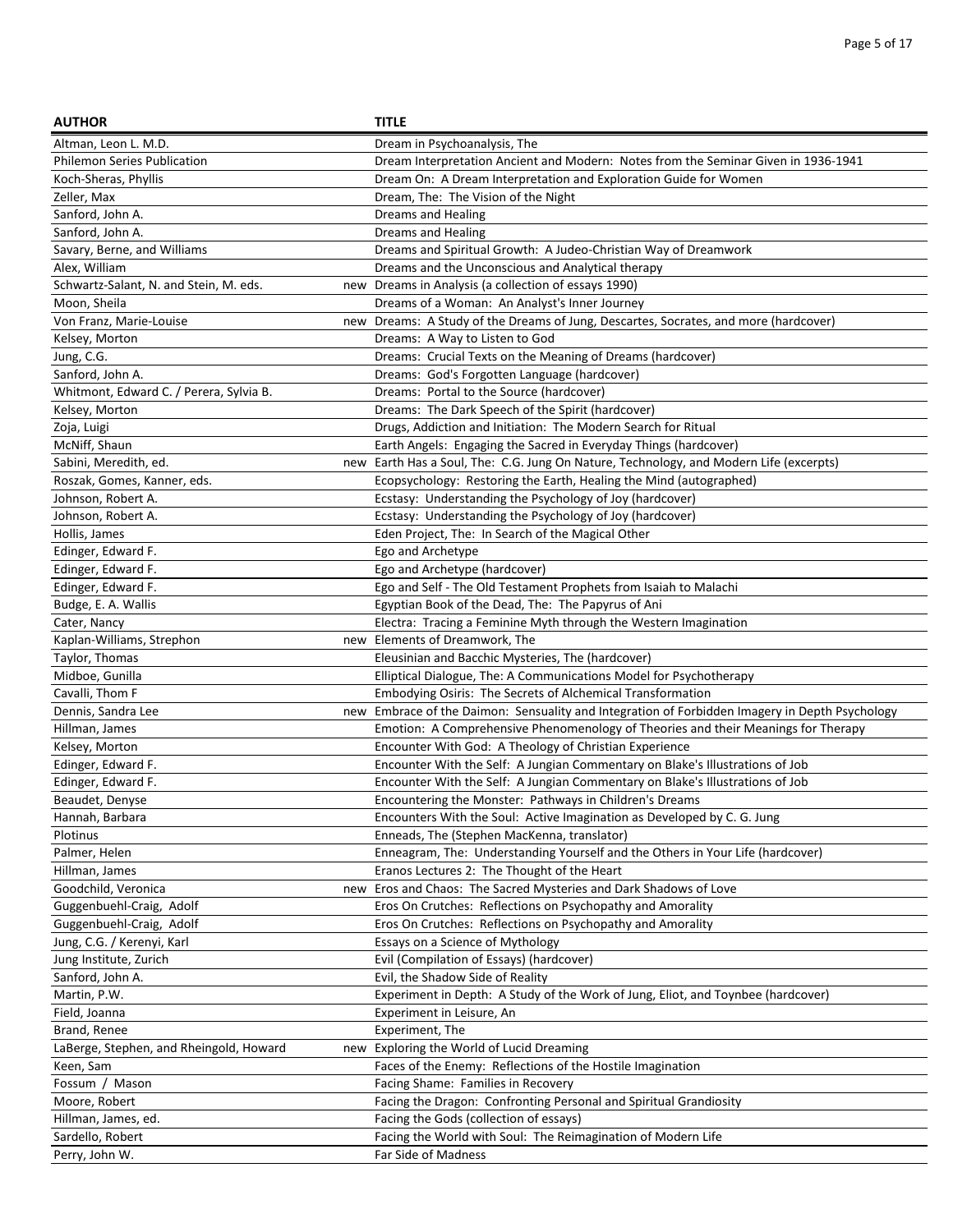| <b>AUTHOR</b>                          | <b>TITLE</b>                                                                             |
|----------------------------------------|------------------------------------------------------------------------------------------|
| Damery, Patricia                       | Farming Soul: A Tale of Initiation                                                       |
| Gellert, Michael                       | Fate of America, The: An Inquiry into National Character                                 |
| Harris, Bud                            | Father Quest, The: Rediscovering an Elemental Psychic Force                              |
| Samuels, Andrew, ed.                   | Father, The: Contemporary Jungian Perspectives (a collection of essays) (hardcover)      |
| Colman, A. & L.                        | Father, The: Mythology and Changing Roles                                                |
| Berry, Patricia, ed.                   | Fathers and Mothers (essays, various contributors)                                       |
| Berry, Patricia, ed.                   | Fathers and Mothers (essays, various contributors)                                       |
| Vitale, et al                          | Fathers and Mothers (essays, various contributors) (see also Berry, Patricia, ed.)       |
| Murdock, Maureen                       | new Father's Daughters: Breaking the Ties That Bind                                      |
| Goethe                                 | Faust / Part 1 Philip Wayne, translator                                                  |
| Goethe                                 | new Faust / Part 1 and some of Part 2 (German and English - Walter Kaufmann, translator) |
| Goethe                                 | new Faust / Part 2 (David Luke, translator)                                              |
| Lowinsky, Naomi Ruth                   | Faust Woman Poems, The                                                                   |
| Ulanov, Ann                            | Female Ancestors of Christ, The                                                          |
| Young-Eisendrath / Wiedemann           | Female Authority: Empowering Women Through Psychotherapy (autographed)                   |
| Von Franz, Marie-Louise                | Feminine in Fairy Tales, Problems of the (lecture series)                                |
| Ulanov, Ann                            | Feminine, The: In Jungian Psychology and Christian Theology (hardcover)                  |
| Johnson, Robert A.                     | Femininity Lost and Regained                                                             |
| Lauter, Estella / Rupprecht, C.S.      | Feminist Archetypal Theory                                                               |
| Ulanov, Ann                            | Finding Space: Winnicott, God, and Psychic Reality (hardcover)                           |
| Keen, Sam                              | Fire in the Belly: On Being a Man (hardcover)                                            |
| Wolkstein, Diane                       | First Love Stories, The: From Isis and Osiris to Tristan and Iseult                      |
| Johnson, Robert A.                     | new Fisher King and the Handless Maiden, The: Understanding the Wounded Feeling Function |
| Moody, Harry / Carroll, David          | Five Stages of the Soul, The                                                             |
| Jung, C.G.                             | Flying Saucers: A Modern Myth of Things Seen (hardcover)                                 |
| Willeford, William                     | Fool and His Scepter, The: A Study in Clowns and Jesters and Their Audience              |
| Miller, Alice                          | For Your Own Good: Hidden Cruelty in Child-Rearing and the Roots of Violence             |
| Hillman, James                         | Force of Character and the Lasting Life, The (hardcover)                                 |
| Eliade, Mircea                         | Forge and the Crucible, The: The Origins and Structures of Alchemy                       |
| Jung, C.G.                             | Four Archetypes: Mother, Rebirth, Spirit, Trickster (excerpts from Vol. 9i, CW)          |
| Molton, Mary / Sikes, Lucy Anne        | Four Eternal Women: A Study in Toni Wolff's Four Feminine Archetypes                     |
| Hoeller, Stephan                       | Freedom: Alchemy for a Voluntary Society                                                 |
| McGuire, William, ed.                  | Freud / Jung Letters, The (hardcover)                                                    |
| McGuire, William, ed.                  | Freud / Jung Letters, The (hardcover)                                                    |
| Donn, Linda                            | Freud and Jung: Years of Friendship, Years of Loss                                       |
| Bettelheim, Bruno                      | new Freud and Man's Soul: An Important Reinterpretation of Freudian Theory               |
| Brill, A. A., Editor and Translator    | Freud, Sigmund, The Basic Writings of                                                    |
| Zarrow, Sheila                         | Friendship and Healing: The Dreams of John Adams and Benjamin Rush (autographed)         |
| Kunkel, Fritz / John Sanford, ed.      | Fritz Kunkel: Selected Writings (John Sanford, ed.)                                      |
| Ostrowski-Sachs, Margaret              | From Conversations with C. G. Jung (pamphlet) (Reference only)                           |
| Frey-Rohn, Roliane                     | From Freud to Jung: A Comparative Study of the Psychology of the Unconscious (hardcover) |
| Slusser, Gerald                        | From Jung to Jesus: Myth and Consciousness in the New Testament                          |
| Jaffe, Aniela                          | From the Life and Work of C.G. Jung                                                      |
| Freud, Sigmund                         | Future of an Illusion (hardcover)                                                        |
| Odajnyk, Walter                        | Gathering the Light: A Jungian View of Meditation                                        |
| Schwartz-Salant, N. and Stein, M. eds. | Gender and Soul in Psychotherapy (a collection of essays, 1992)                          |
| Estes, Clarissa Pinkola                | new Gift of Story, The: A Wise Tale About What is Enough (hardcover)                     |
| Keiffer, Ann                           | Gift of the Dark Angel: A Woman's Journey through Depression toward Wholeness            |
| Hancock, Emily                         | Girl Within, The                                                                         |
| Singer, June                           | Gnostic Book of Hours, A: Keys to Inner Wisdom (hardcover)                               |
| Singer, June                           | Gnostic Book of Hours, A: Keys to Inner Wisdom (hardcover)                               |
| Hoeller, Stephan                       | Gnostic Jung and the Seven Sermons to the Dead, The (hardcover)                          |
| Segal, Robert                          | Gnostic Jung, The                                                                        |
| Churton, Tobias                        | Gnostics, The                                                                            |
| White, Victor                          | God and the Unconscious                                                                  |
| Kelsey, Morton                         | God, Dreams and Revelation: A Christian Interpretation of Dreams                         |
| Griffen, David Ray                     | God, Power and Evil: A Process Theodicy (hardcover)                                      |
| Kerenyi, Karl                          | Goddess of Sun and Moon                                                                  |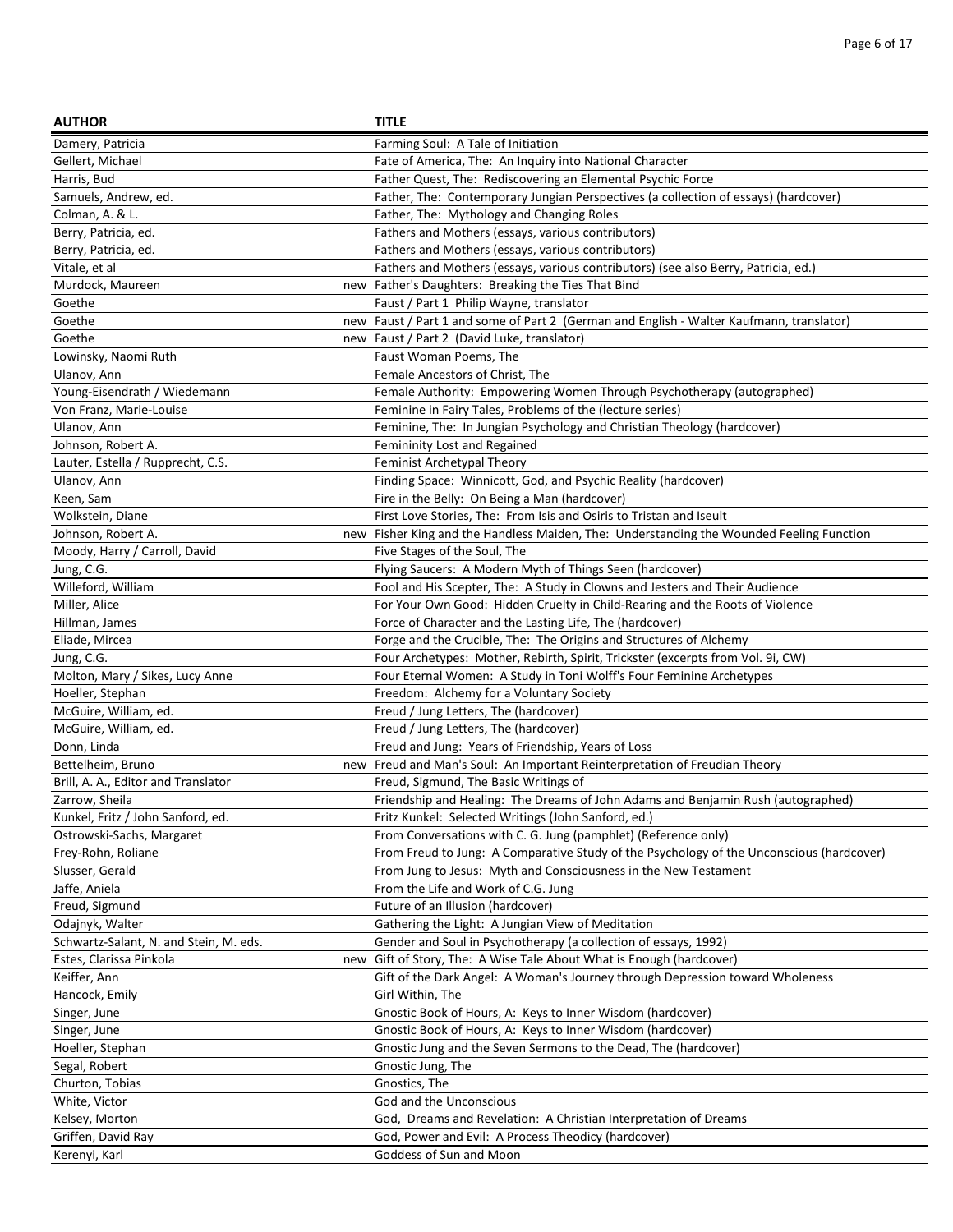| <b>AUTHOR</b>                      | <b>TITLE</b>                                                                                                                               |
|------------------------------------|--------------------------------------------------------------------------------------------------------------------------------------------|
| Woolger, Jennifer / Woolger, Roger | Goddess Within, The: A Guide to the Eternal Myths That Shape Women's Lives                                                                 |
| Downing, Christine                 | Goddess, The: Mythological Images of the Feminine                                                                                          |
| Bonheim, Jalaja, ed.               | Goddess: A Celebration in Art and Literature (hardcover)                                                                                   |
| Graham, Lanier                     | Goddesses in Art (hardcover)                                                                                                               |
| Bolen, Jean Shinoda                | Goddesses in Everywoman: A New Psychology of Women (hardcover)                                                                             |
| Bolen, Jean Shinoda                | Gods in Everyman: A New Psychology of Men's Lives and Loves (hardcover)                                                                    |
| Downing, Christine                 | Gods in Our Midst: Mythological Images of the Masculine: A Woman's View                                                                    |
| Edinger, Edward F.                 | Goethe's Faust: Notes for a Jungian Commentary                                                                                             |
| Von Franz, Marie-Louise            | Golden Ass of Apuleius, A Psychological Interpretation of the                                                                              |
| Frazer, James                      | Golden Bough, The: A Study in Magic and Religion                                                                                           |
| Guillaumont, A, translator         | Gospel According to Thomas (hardcopy)                                                                                                      |
| Jung, Emma / Von Franz, M.I.       | Grail Legend, The                                                                                                                          |
| Sjoo and Mor                       | Great Cosmic Mother, The: Rediscovering the Religion of the Earth                                                                          |
| Neumann, Erich                     | Great Mother, The: An Analysis of the Archetype                                                                                            |
| Smith, Betty                       | Greek Dialogues, The: Explorations in Myth                                                                                                 |
| Graves, Robert                     | Greek Myths, Vol. 1                                                                                                                        |
| Graves, Robert                     | Greek Myths, Vol. 2                                                                                                                        |
| Levi, Peter                        | Greek World, The: The Cultural Atlas of the World (hardcover, reference only)                                                              |
| Lang, Andrew, ed.                  | new Green Fairy Book, The: Complete and Unabridged Collection of Fairy Tales                                                               |
| Anderson, William / Hicks, Clive   | Green Man: The Archetype of our Oneness with the Earth                                                                                     |
| Hopcke, Robert                     | Guided Tour of the Collected Works of Jung (hardcover)                                                                                     |
| Pauwels, Louis                     | Gurdjieff (hardcover)                                                                                                                      |
| Coukoulis, Peter                   | Guru, Psychotherapist and Self (hardcover) (autographed)                                                                                   |
| Young-Eisendrath, Polly            | Hag and Heroes: A Feminist Approach to Jungian Psychotherapy with Couples                                                                  |
| Hollis, James                      | Hauntings: Dispelling the Ghosts Who Run Our Lives                                                                                         |
| Johnson, Robert A.                 | He: Understanding Masculine Psychology                                                                                                     |
| Mansfield, Victor                  | Head and Heart: A Personal Exploration of Science and the Sacred (autographed)                                                             |
| Kelsey, Morton                     | Healing and Christianity: In Ancient Thought and Modern Times (hardcover)                                                                  |
| Sanford, John A.                   | <b>Healing and Wholeness</b>                                                                                                               |
| Sanford, John A.                   | Healing Body and Soul: The Meaning of Illness in the New Testament and in Psychotherapy                                                    |
| Sanford, John A.                   | Healing Body and Soul: The Meaning of Illness in the New Testament and in Psychotherapy                                                    |
| Barasch, Marc Ian                  | <b>Healing Dreams</b>                                                                                                                      |
| Hillman, James                     | <b>Healing Fiction</b>                                                                                                                     |
| Marjula, Anna                      | Healing Influence of Active Imagination                                                                                                    |
| Garfield, Patricia                 | new Healing Power of Dreams                                                                                                                |
| Nelson, John                       | Healing the Split: Madness or Trancendence? A New Understanding of the Crisis and Treatment                                                |
| Dossey, Larry M.D.                 | Healing Words: The Power of Prayer and the Practice of Medicine                                                                            |
| Lopez-Pedroza, Rafael              | Hermes and His Children                                                                                                                    |
| Lopez-Pedroza, Rafael              | Hermes and His Children                                                                                                                    |
|                                    |                                                                                                                                            |
| Kerenyi, Karl                      | Hermes: Guide of Souls: The Mythologem of the Masculine Source of Life<br>Hero and the Goddess, The: The Odyssey as Mystery and Initiation |
| Houston, Jean                      |                                                                                                                                            |
| Mitchell, Meredith B.              | Hero Or Victim: Through Fairy Tales and Myths, a Jungian Analyst                                                                           |
| Campbell, Joseph                   | Hero With a Thousand Faces, The                                                                                                            |
| Pearson, Carol                     | Hero Within, The: Six Archetypes We Live By (expanded Edition)                                                                             |
| Norman, Dorothy                    | Hero, The: Myth, Image, Symbol                                                                                                             |
| Murdock, Maureen                   | new Heroine's Journey, The: Woman's Quest for Wholeness                                                                                    |
| Spiegelman, J. Marvin              | Hinduism and Jungian Psychology                                                                                                            |
| Rosenzweig, Saul                   | Historic Expedition to America (1909), The: Freud, Jung, and Hall the King-Maker                                                           |
| Armstrong, Karen                   | History of God, A: The 4000-Year Quest of Judaism, Christianity, and Islam                                                                 |
| Howey, Oldfield                    | Horse in Magic and Myth (hardcover)                                                                                                        |
| Kunkel, Fritz                      | How Character Develops: A Psychological Interpretation (hardcover)                                                                         |
| Harding, Esther                    | I and the Not-I, The: A Study in the Development of Consciousness                                                                          |
| Wilhelm / Baynes                   | I Ching, The: Or Book of Changes                                                                                                           |
| Otto, Rudolf                       | Idea of the Holy: An Inquiry into the Non-Rational Factor in the Idea of the Divine                                                        |
| Dourley, John P.                   | Illness That We Are, The: A Jungian Critique of Christianity                                                                               |
| Hill, Geoffrey                     | Illuminating Shadows: The Mythic Power of Film                                                                                             |
| Eliade, Mircea                     | Images and Symbols: Studies in Religious Symbolism                                                                                         |
| Weinrib, Estelle                   | Images of the Self: The Sandplay Therapy Process                                                                                           |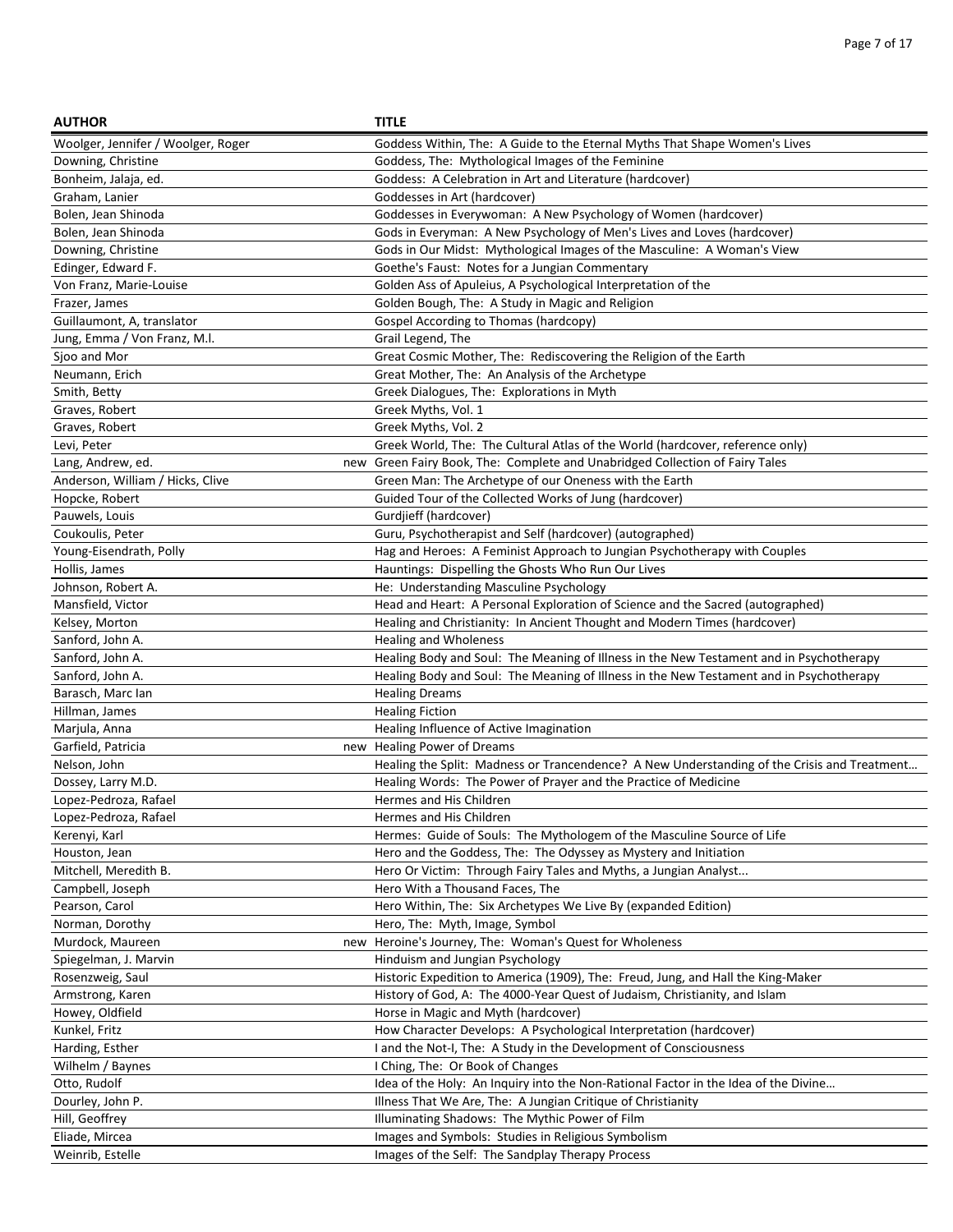| <b>AUTHOR</b>                            | <b>TITLE</b>                                                                             |
|------------------------------------------|------------------------------------------------------------------------------------------|
| Harrell, Mary                            | Imaginal Figures in Everyday Life: Stories from the World between Matter and Mind        |
| Aizenstat / Boznak, eds.                 | new Imagination and Medicine: The Future of Healing in an Age of Neuroscience (essays)   |
| Stein, Murray                            | In Midlife: A Jungian Perspective                                                        |
| Ouspensky. P.D.                          | In Search of the Miraculous: Fragments of an Unknown Teaching (hardcover)                |
| Chinen, Allan B. M.D.                    | In the Ever After: Fairy Tales and the Second Half of Life                               |
| Tuby, Molly                              | In the Wake of Jung (a collection of essays/articles)                                    |
| Meador, Betty Deshong                    | Inanna, Lady of Largest Heart: Poems of the Sumerian High Priestess Enheduanna           |
| Stein, Robert                            | Incest and Human Love: The Betrayal of the Soul in Psychotherapy                         |
| Jacoby, Mario                            | Individuation and Narcissism: The Psychology of Self in Jung and Kohut                   |
| Von Franz, Marie-Louise                  | Individuation in Fairy Tales                                                             |
| Von Franz, Marie-Louise                  | Individuation in Fairy Tales                                                             |
| Goldbrunner, Josef                       | Individuation: A Study of the Depth Psychology of C. G. Jung                             |
| Kennedy, Alexandra                       | new Infinite Thread, The: Healing Relationships Beyond Loss                              |
| Haich, Elisabeth                         | Initiation                                                                               |
| Asper, Kathrin                           | Inner Child in Dreams, The                                                               |
| Campbell, Joseph                         | Inner Reaches of Outer Space                                                             |
| Johnson, Robert A.                       | Inner Work: Using Dreams and Active Imagination for Personal Growth                      |
| Johnson, Robert A.                       | Inner Work: Using Dreams and Active Imagination for Personal Growth (hardcover)          |
| Wickes. Frances                          | Inner World of Childhood                                                                 |
| Wickes. Frances                          | Inner World of Choice                                                                    |
| Wickes. Frances                          | Inner World of Choice                                                                    |
| Kalsched, Donald                         | Inner World of Trauma, The: Archetypal Defenses of the Personal Spirit                   |
| Hillman, James                           | Insearch: Psychology and Religion (hardcover)                                            |
| Jung, C.G.                               | Integration of the Personality (hardcover)                                               |
| Beebe, John                              | Integrity in Depth                                                                       |
| Hillman, James                           | Inter Views: Conversations with Laura Pozzo                                              |
| Freud, Sigmund                           | new Interpretation of Dreams, The (hardcover)                                            |
| Von Franz, Marie-Louise                  | Interpretation of Fairy Tales: An Introduction to the Psychology of Fairy Tales          |
| Von Franz, Marie-Louise                  | Interpretation of Fairy Tales: An Introduction to the Psychology of Fairy Tales          |
| Jung, C.G. / Pauli, W.                   | Interpretation of Nature and the Psyche, The (hardcover)                                 |
| Howes, Elizabeth                         | Intersection and Beyond Volume I: LecturesReligion and Analytical Psychology             |
| Howes, Elizabeth                         | Intersection and Beyond Volume II: LecturesReligion and Analytical Psychology            |
| McGuire, William; Shamdasani, Sonu, eds. | Introduction to Jungian Psychology: Notes of the Seminar on Analytical Psychology, 1925  |
| Sedgwick, David                          | new Introduction to Jungian Psychotherapy: The Theraputic Relationship                   |
| Fordham, Frieda                          | Introduction to Jung's Psychology, An                                                    |
| Laney, Marti Olsen                       | Introvert Advantage, The: How to Survive in an Extrovert World                           |
| Watkins, Mary                            | Invisible Guests: The Development of Imaginal Dialogues                                  |
| Sanford, John A.                         | Invisible Partners, The: How the Male and Female in Each of Us Affects Our Relationships |
| Keyes, Margaret                          | Inward Journey: Art as Therapy                                                           |
| Bly, Robert                              | Iron John: A Book About Men                                                              |
| Leaman, Oliver                           | Islamic Aesthetics: An Introduction                                                      |
| Sanford, John A.                         | Jesus, Paul and Depth Psychology (pamphlet)                                              |
| Rothenberg, Rose Emily                   | Jewel in the Wound, The: How the Body Expresses the Needs of the Psyche                  |
| Wolff-Salin, Mary                        | new Journey Into Depth: The Experience of Initiation in Monastic and Jungian Training    |
| O'Connor, Elizabeth                      | Journey Inward-Journey Outward                                                           |
| Downing, Christine                       | Journey Through Menopause: A Personal Rite of Passage                                    |
| Tarnas, Becca                            | new Journey to the Imaginal Realm                                                        |
| Thompson, Helen                          | new Journey Toward Wholeness: A Jungian Model of Adult Spiritual Growth                  |
| Spiegelman, J. Marvin                    | Judaism and Jungian Psychology (hardcover)                                               |
| Stevens, Anthony                         | Jung                                                                                     |
| Bair, Deirdre                            | Jung - A Biography                                                                       |
| Conger, John                             | Jung & Reich: The Body as Shadow                                                         |
| Philemon Series Publication              | Jung / White Letters, The (hardcover)                                                    |
| Corbett, Lionel, et al, eds.             | Jung and Aging: Possibilities and Potentials for the Second Half of Life                 |
| Moore, Robert / Meckel, Daniel, eds.     | Jung and Christianity in Dialogue: Faith, Feminism, and Hermeneutics (essays)            |
| Moore, Robert / Meckel, Daniel, eds.     | Jung and Christianity in Dialogue: Faith, Feminism, and Hermeneutics (essays)            |
| Clift, Wallace                           | Jung and Christianity: The Challenge of Reconciliation                                   |
| Coward, Harold                           | Jung and Eastern Thought                                                                 |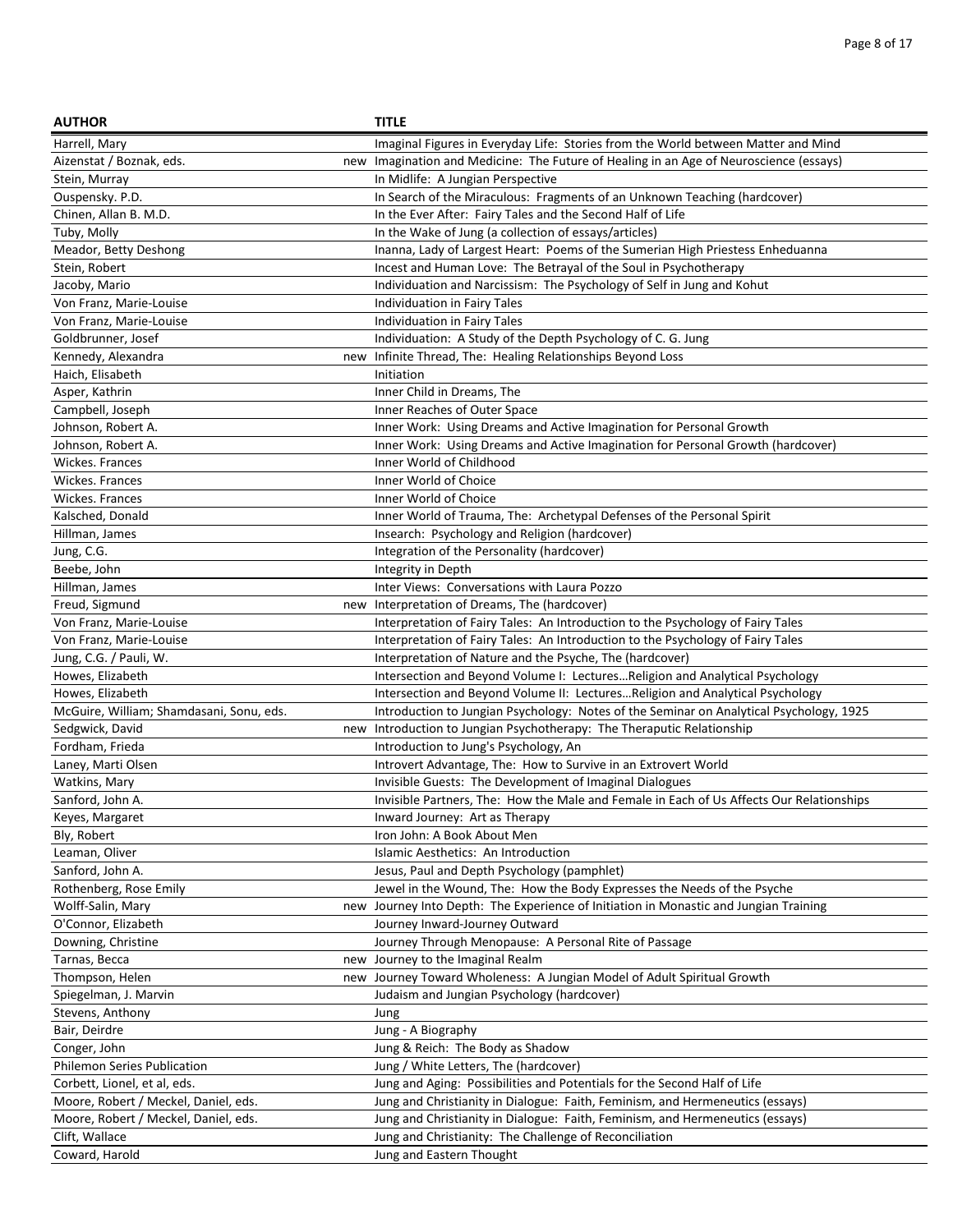| <b>AUTHOR</b>                          | <b>TITLE</b>                                                                                     |
|----------------------------------------|--------------------------------------------------------------------------------------------------|
| Odajnyk, Walter                        | Jung and Politics: The Political and Social Ideas of C. G. Jung                                  |
| Rogers-Gardner, Barbara                | Jung and Shakespeare: Hamlet, Othello, and the Tempest                                           |
| Smith, Michael                         | Jung and Shamanism in Dialogue: Retrieving the Soul / Retrieving the Sacred                      |
| Nichols, Sallie                        | Jung and Tarot: An Archetypal Journey                                                            |
| Rollins, Wayne                         | Jung and the Bible                                                                               |
| Hoeller, Stephan                       | Jung and the Lost Gospels: Insights into the Dead Sea Scrolls and the Nag Hammadi Library        |
| Owen, Michael                          | Jung and the Native American Moon Cycles: Rhythms of Influence                                   |
| Ulanov, Barry                          | Jung and the Outside World                                                                       |
| Samuels, Andrew                        | Jung and the Post-Jungians                                                                       |
| Maidenbaum, Aryeh                      | Jung and the Shadow of Anti-semitism                                                             |
| Van der Post, Laurens                  | Jung and the Story of Our Time                                                                   |
| Van der Post, Laurens                  | Jung and the Story of Our Time                                                                   |
| <b>Philemon Series Publication</b>     | Jung Contra Freud: The 1912 New York Lectures on the Theory of Psychoanalysis                    |
| Homans, Peter                          | Jung in Context                                                                                  |
| Haule, John Ryan                       | new Jung in the 21st Century: Volume 2 - Synchronicity and Science                               |
| Chodorow, Joan, ed                     | Jung on Active Imagination                                                                       |
| Schwartz-Salant, Nathan                | Jung on Alchemy (selected excerpts)                                                              |
| Evans, Richard                         | Jung On Elementary Psychology: A Discussion between C. G. Jung and Richard Evans                 |
| Stein, Murray                          | Jung on Evil (a collection of Jung's writings)                                                   |
| Wehr, Gerhard                          | Jung, A Biography (hardcover)                                                                    |
| Hopcke, Robert                         | Jung, Jungians and Homosexuality                                                                 |
| Brome, Vincent                         | Jung, Man and Myth                                                                               |
| Progoff, Ira                           | Jung, Synchronicity, and Human Destiny: Jung's Theory of Meaningful Coincidence (Julian Pr, '73) |
| Progoff, Ira                           | Jung, Synchronicity, and Human Destiny: Noncausal Dimensions of Human Experience (Dell Pr, '75)  |
| Storr, Anthony                         | Jung, The Essential (selected excerpts)                                                          |
| Storr, Anthony                         | Jung, The Essential (selected excerpts)                                                          |
| Hannah, Barbara                        | Jung: His Life and His Work: A Biographical Memoir                                               |
| Hannah, Barbara                        | Jung: His Life and His Work: A Biographical Memoir (hardcover)                                   |
| Stein, Murray, ed.                     | Jungian Analysis (A Collection of Essays) (hardcover)                                            |
| Spiegelman, J. Marvin, ed.             | Jungian Analysts: Their Visions and Vulnerabilities (essays)                                     |
| Spiegelman, J. Marvin, ed.             | Jungian Analysts: Their Visions and Vulnerabilities (essays)                                     |
| Hall, James A.                         | Jungian Dream Interpretation: A Handbook of Theory and Practice                                  |
| Hall, James A.                         | Jungian Experience: Analysis and Individuation, The                                              |
| Spiegelman, J. Marvin                  | Jungian Psychgology and the Passions of the Soul                                                 |
| Kaplan-Williams, Strephon              | Jungian Senoi Dreamwork Manual                                                                   |
| Kirsch, Thomas                         | Jungians, The: A Comparative and Historical Perspective                                          |
| Stein, Murray, and Moore, Robert, eds. | Jung's Challenge to Contemporary Religion (A Collection of Essays)                               |
| Jaffe, Aniela                          | Jung's Last Years and Other Essays                                                               |
| Stein, Murray                          | Jung's Map of the Soul                                                                           |
| Stein, Murray                          | Jung's Map of the Soul                                                                           |
| Stein, Murray                          | Jung's Map of the Soul                                                                           |
| Progoff, Ira                           | Jung's Psychology and Its Social Meaning                                                         |
| Moacanin, Radmila                      | Jung's Psychology and Tibetan Buddhism: Western and Eastern Paths to the Heart                   |
| Moacanin, Radmila                      | Jung's Psychology and Tibetan Buddhism: Western and Eastern Paths to the Heart                   |
| Aziz, Robert                           | Jung's Psychology: Religion and Synchronicity                                                    |
| Stein, Murray, and Arzt, Thomas, eds.  | new Jung's Red Book for our Time (Reader's Edition) Volume 1 (essays)                            |
| Stein, Murray, and Arzt, Thomas, eds.  | new Jung's Red Book for our Time (Reader's Edition) Volume 2 (essays)                            |
| Stein, Murray, and Arzt, Thomas, eds.  | new Jung's Red Book for our Time (Reader's Edition) Volume 3 (essays)                            |
| Young-Eisendrath / Hall                | Jung's Self Psychology: A Constructivist Perspective (hardcover)                                 |
| Stein, Murray                          | Jung's Treatment of Christianity: The Psychotherapy of a Religious Tradition                     |
| Spoto, Angelo                          | Jung's Typology in Perspective                                                                   |
| Von Franz / Hillman                    | Jung's Typology, Lectures on                                                                     |
| Mookerjee, Ajit                        | Kali: The Feminine Force                                                                         |
| Kant, Immanuel, translator H.J. Paton  | Kant - Groundwork of the Metaphysic of Morals                                                    |
| Kant, Immanuel, editor Arnulf Zweig    | Kant, The Essential                                                                              |
| Carotenuto, Aldo                       | Kant's Dove: The History of Transference in Psychoanalysis                                       |
| Hillman, James                         | Kinds of Power: A Guide to Its Intelligent Uses (hardcover)                                      |
| Zimmer, Heinrich                       | King and the Corpse, The: Tales of the Soul's Conquest of Evil                                   |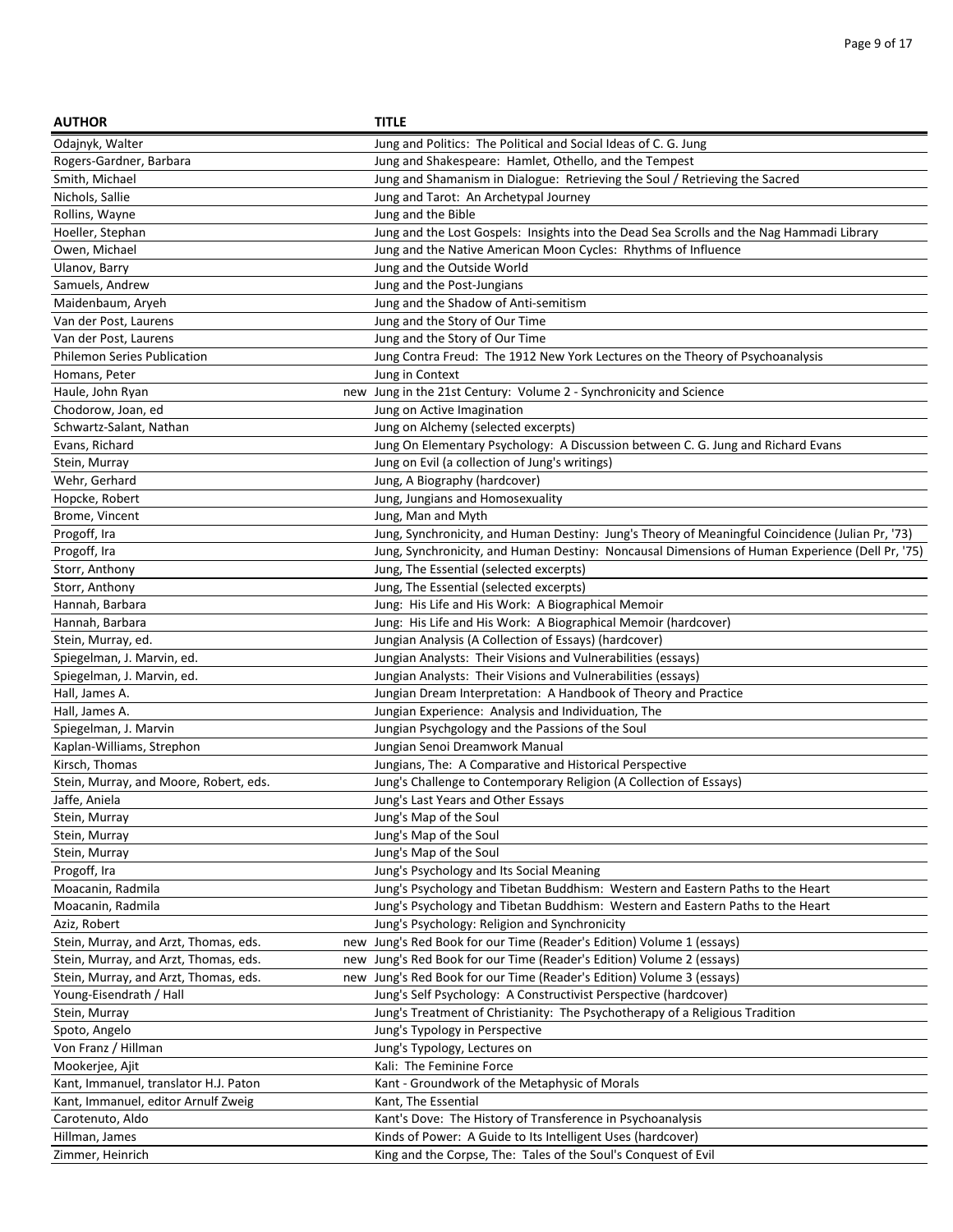| <b>AUTHOR</b>                                                  | <b>TITLE</b>                                                                                                                                   |
|----------------------------------------------------------------|------------------------------------------------------------------------------------------------------------------------------------------------|
| Sanford, John A.                                               | King Saul: The Tragic Hero: A Study in Individuation                                                                                           |
| Moore, Robert / Gillette, Douglas                              | King, Warrior, Magician, Lover                                                                                                                 |
| Moore, Robert / Gillette, Douglas                              | King, Warrior, Magician, Lover                                                                                                                 |
| Sanford, John A.                                               | Kingdom Within, The: A Study of the Inner Meaning of Jesus' Sayings (hardcover)                                                                |
| Claremont De Castillejo, Irene                                 | Knowing Woman: A Feminine Psychology                                                                                                           |
| Claremont De Castillejo, Irene                                 | Knowing Woman: A Feminine Psychology                                                                                                           |
| Lloyd, Robert                                                  | new Knowledge That Leads to Wholeness, The: Gnostic Myths Behind Jung's Theory of Individuation                                                |
| Johnson, Buffie                                                | Lady of the Beasts: Ancient Images of the Goddess and Her Sacred Animals                                                                       |
| Layard, John                                                   | new Lady of the Hare, The: A Study in the Healing Power of Dreams                                                                              |
| Hillman, James, and Shamdasani, Sonu                           | Lament of the Dead                                                                                                                             |
| Cassirer, Ernst                                                | Language and Myth                                                                                                                              |
| Parabola                                                       | new Leaning on the Moment: Interviews from Parabola (hardcover)                                                                                |
| Woodman, Marion                                                | Leaving My Father's House: A Journey to Conscious Femininity                                                                                   |
| Covington, Stephanie / Beckett, Liana                          | Leaving the Enchanted Forest: The Path from Relationship Addiction to Intimacy                                                                 |
| Jung, C.G.                                                     | Letters: Volume 1: 1906 - 1950                                                                                                                 |
| Jung, C.G.                                                     | Letters: Volume 1: 1906 - 1950 (hardcover)                                                                                                     |
| Jung, C.G.                                                     | Letters: Volume 1: 1906 - 1950 (hardcover)                                                                                                     |
| Jung, C.G.                                                     | Letters: Volume 2: 1951 - 1961                                                                                                                 |
| Jung, C.G.                                                     | Letters: Volume 2: 1951 - 1961 (hardcover)                                                                                                     |
| Jung, C.G.                                                     | Letters: Volume 2: 1951 - 1961 (hardcover)                                                                                                     |
| Hayman, Ronald                                                 | Life of Jung, A                                                                                                                                |
| Carlson, Kathie                                                | new Life's Daughter / Death's Bride: Inner Transformations through Demeter / Persephone                                                        |
| Birkauser, Peter                                               | Light From the Darkness: The Paintings of Peter Birkhauser                                                                                     |
| Harris, Massimilla and Bud                                     | Like Gold Through Fire: Understanding the Transforming Power of Suffering                                                                      |
| Hurwitz, Siegmund                                              | new Lilith - The First Eve                                                                                                                     |
| Skafte, Dianne                                                 | Listening to the Oracle: The Ancient Art of Finding Guidance in Signs and Symbols (hardcover)                                                  |
| Skafte, Dianne                                                 | Listening to the Oracle: The Ancient Art of Finding Guidance in Signs and Symbols (hardcover)                                                  |
| Bly, Robert                                                    | Little Book On the Human Shadow, The                                                                                                           |
| Bosnak, Robert                                                 | Little Course in Dreams, A: A Basic Handbook of Jungian Dreamwork                                                                              |
| Shulman, Helene                                                | Living at the Edge of Chaos: Complex Systems in Culture and Psyche                                                                             |
| Sharp, Daryl                                                   | Living Jung, the Good and the Better                                                                                                           |
| Edinger, Edward F.                                             | Living Psyche, The: A Jungian Analysis in Pictures                                                                                             |
| Adler, Gerhard                                                 | Living Symbol, The: A Case Study in the Process of Individuation                                                                               |
| Jacoby, Mario                                                  | Longing For Paradise, The: Psychological Perspectives on an Archetype                                                                          |
| Tiberghien, Susan                                              | new Looking for Gold: A Year in Jungian Analysis                                                                                               |
| Hillman, James                                                 | Loose Ends: Primary Papers in Archetypal Psychology                                                                                            |
| Perry, John W.                                                 | Lord of the Four Quarters: The Mythology of Kingship                                                                                           |
| Dourley, John P.                                               | Love, Celibacy and the Inner Marriage                                                                                                          |
| Vaughn-Lee, Llewellyn                                          | Lover and the Sepent, The: Dreamwork Within a Sufi Tradition                                                                                   |
| Yalom, Irvin<br>new                                            | Love's Executioner and Other Tales of Psychotherapy                                                                                            |
| Bly, Robert                                                    | new Loving a Woman in Two Worlds (poetry)                                                                                                      |
| Yalom, Irvin                                                   | Lying on the Couch: A Novel                                                                                                                    |
| Johnson, Robert A.                                             | new Lying With the Heavenly Woman                                                                                                              |
| Stein, Murray, ed.                                             | new Mad Parts of Sane People in Analysis (essays)                                                                                              |
| Pachter, Henry                                                 | Magic into Science - The Story of Paracelcus (hardcover)                                                                                       |
| Shah, Indries                                                  | Magic Monastery, The<br>Make Friends With Your Shadow                                                                                          |
| Miller, William A.                                             |                                                                                                                                                |
| Jung Institute, San Francisco<br>Jung Institute, San Francisco | Male and Female, Feminine and Masculine (Pamphlet)                                                                                             |
|                                                                | Male and Female, Feminine and Masculine (Pamphlet)                                                                                             |
| Jung, C.G.                                                     | Man and His Symbols (hardcover)                                                                                                                |
| Byers, Kenneth<br>Howes, Elizabeth / Moon, Sheila              | Man in Transition: His Role as Father, Son, Friend, and Lover<br>Man the Choicemaker (hardcover)                                               |
| Sanford, John A.                                               |                                                                                                                                                |
|                                                                | Man Who Lost His Shadow, The: A Novel (hardcover)<br>Man Who Wrestled With God, The: A Study of Individuation Based on Four Bible Stories (hc) |
| Sanford, John A.                                               | Mandala Symbolism (excerpts from Vol. 9i, CW)                                                                                                  |
| Jung, C.G.<br>Knapp, Bettina                                   | Manna Mystery: A Jungian Approach to Hebrew Myth and Legend                                                                                    |
| Damery and Lowinsky, eds.                                      | Marked By Fire: Stories of the Jungian Way                                                                                                     |
|                                                                |                                                                                                                                                |
| Guggenbuehl-Craig, Adolf                                       | Marriage Dead Or Alive                                                                                                                         |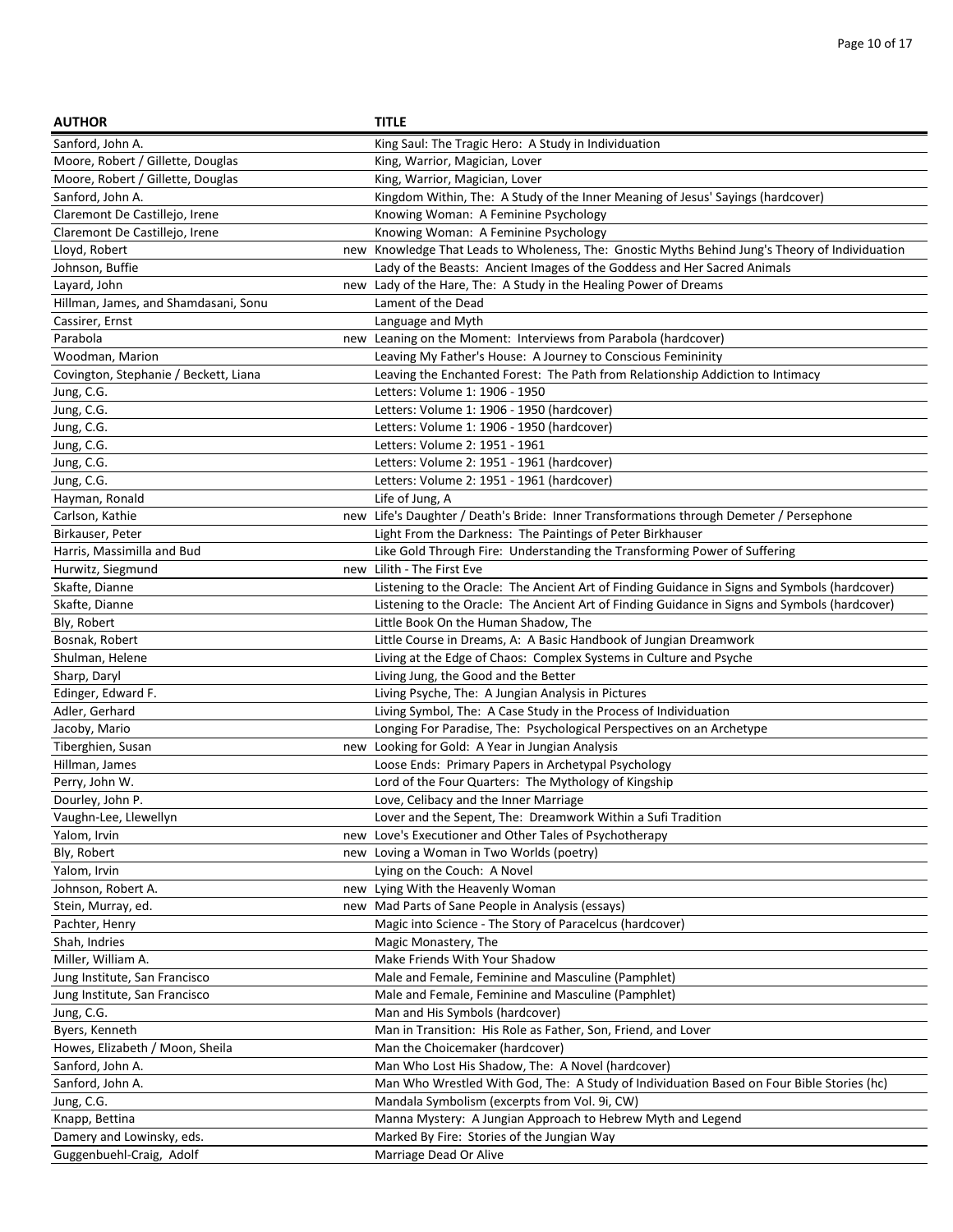| <b>AUTHOR</b>                            | <b>TITLE</b>                                                                                       |
|------------------------------------------|----------------------------------------------------------------------------------------------------|
| Hill, Gareth                             | Masculine and Feminine: The Natural Flow of Opposites in the Psyche                                |
| Campbell, Joseph                         | Masks of God: Creative Mythology                                                                   |
| Campbell, Joseph                         | Masks of God: Occidental Mythology                                                                 |
| Campbell, Joseph                         | Masks of God: Oriental Mythology                                                                   |
| Campbell, Joseph                         | Masks of God: Primitive Mythology                                                                  |
| Meier, C.A                               | new Meaning and Significance of Dreams, The                                                        |
| Mahoney, Maria                           | Meaning of Dreams and Dreaming                                                                     |
| Leonard, Linda                           | Meeting the Madwoman: Empowering the Feminine Spirit                                               |
| Zweig, Connie and Abrams, Jeremiah, eds. | Meeting the Shadow: The Hidden Power of the Dark Side of Human Nature                              |
| Bennet, E.A.                             | Meetings With Jung: Conversations recorded during the years 1946-1961                              |
|                                          | Melville's Moby Dick: An American Nekyia                                                           |
| Edinger, Edward F.                       |                                                                                                    |
| Jung, C.G.                               | Memories, Dreams, Reflections (edited by Aniela Jaffe)                                             |
| Jung, C.G.                               | Memories, Dreams, Reflections (edited by Aniela Jaffe) (hardcover)                                 |
| Ulanov, Barry, et al                     | Men and Women: Sexual Ethics in Turbulent Times (essays)                                           |
| Hopcke, Robert                           | Men's Dreams, Men's Healings                                                                       |
| Lubell, Winifred Milius                  | Metamorphosis of Baubo, The: Myths of Woman's Sexual Energy                                        |
| Siegelman, Ellen Y.                      | Metaphor and Meaning in Psychotherapy (hardcover)                                                  |
| Lakoff, George, and Johnson, Mark        | Metaphors We Live By                                                                               |
| Hollis, James                            | Middle Passage, The: From Misery to Meaning in Midlife (autographed)                               |
| Romanyshyn, Robert                       | new Mirror and Metaphor: Images and Stories of Psychological Life                                  |
| Downing, Christine, ed.                  | new Mirrors of the Self: Archetypal Images That Shape Your Life (essays)                           |
| Spiegelman, J. Marvin, ed.               | Modern Jew In Search of a Soul, A (essays)                                                         |
| Jung, C.G.                               | Modern Man in Search of a Soul                                                                     |
| Jung, C.G.                               | Modern Man in Search of a Soul                                                                     |
| Cox, David                               | Modern Psychology: The Teachings of Carl Gustav Jung                                               |
| Sardello, Robert, and Severson, Randolph | Money and the Soul of the World                                                                    |
| Hall, Nor                                | Moon and the Virgin, The: Reflections on the Archetypal Feminine                                   |
| Gustafson, Fred, ed                      | Moonlit Path, The: Reflections On the Dark Feminine                                                |
| Kearney, Michael                         | Mortally Wounded: Stories of Soul Pain, Death, and Healing                                         |
| Birkauser-Oeri, Sibylle                  | Mother, The: Archetypal Image in Fairy Tales                                                       |
| Briffault, Robert                        | Mothers, The: Abridged from three volumes of the Original Work                                     |
| Sliker, Gretchen                         | Multiple Mind: Healing the Split in Psyche and World                                               |
| Thomas, Gail, ed.                        | Muses, The (a collection of essays)                                                                |
| Knapp, Bettina                           | Music, Archetype, and the Writer: A Jungian View (hardcover)                                       |
| Jung, C.G.                               | Mysterium Coniunctionis (Vol. 14, paperback)                                                       |
| Edinger, Edward F.                       | Mysterium Lectures, The: A Journey through C. G. Jung's Mysterium Coniunctionis                    |
| Edinger, Edward F.                       | Mysterium Lectures, The: A Journey through C. G. Jung's Mysterium Coniunctionis                    |
| Caprio, Betsy                            | Mystery of Nancy Drew: Girl Sleuth On the Couch                                                    |
| Edinger, Edward F.                       | Mystery of the Coniunctio, The: Alchemical Image of Individuation                                  |
| Sanford, John A.                         | Mystical Christianity: A Psychological Commentary on the Gospel of John                            |
| Zimmer, Heinrich                         | Myth and Symbols in Indian Art and Civilization (Joseph Campbell, ed.)                             |
| Begg, Ean                                | Myth and Today's Consciousness                                                                     |
| Hillman, James                           | Myth of Analysis, The: Three Essays in Archetypal Psychology                                       |
| Hillman, James                           | Myth of Analysis, The: Three Essays in Archetypal Psychology (hardcover)                           |
| Jaffe, Aniela                            | Myth of Meaning, The: In the Work of C. G. Jung                                                    |
| Eliade, Mircea                           | Myth of the Eternal Return: Or, Cosmos and History                                                 |
| Sharpless, F. Parvin                     | Myth of the Fall, The: Literature of Innocence and Experience                                      |
| Baring, Anne/Cashford                    | Myth of The Goddess, The                                                                           |
| Campbell, Joseph                         | Mythic Image, The (Reference Only)                                                                 |
| Larsen, Stephen                          | Mythic Imagination: Your Quest For Meaning Through Personal Mythology                              |
| Houston, Jean                            | Mythic Life, A: Learning to Live Our Greater Story                                                 |
| Doty, William                            | Mythography: The Study of Myths and Rituals                                                        |
| Hollis, James                            | Mythologems: Incarnations of the Invisible World                                                   |
| Winkler, Franz                           | Mythology in Wagner's "Parsifal" (pamphlet)                                                        |
| Dening, Sarah                            | Mythology of Sex, The (hardcover)                                                                  |
|                                          | new Mythology: Visual Reference Guides                                                             |
| Wilkinson, P., and Philip, N.            |                                                                                                    |
| Shelburne, Walter                        | Mythos and Logos in the Thought of Carl Jung: The Collective Unconscious in Scientific Perspective |
| Downing, Christine                       | Myths and Mysteries of Same-Sex Love                                                               |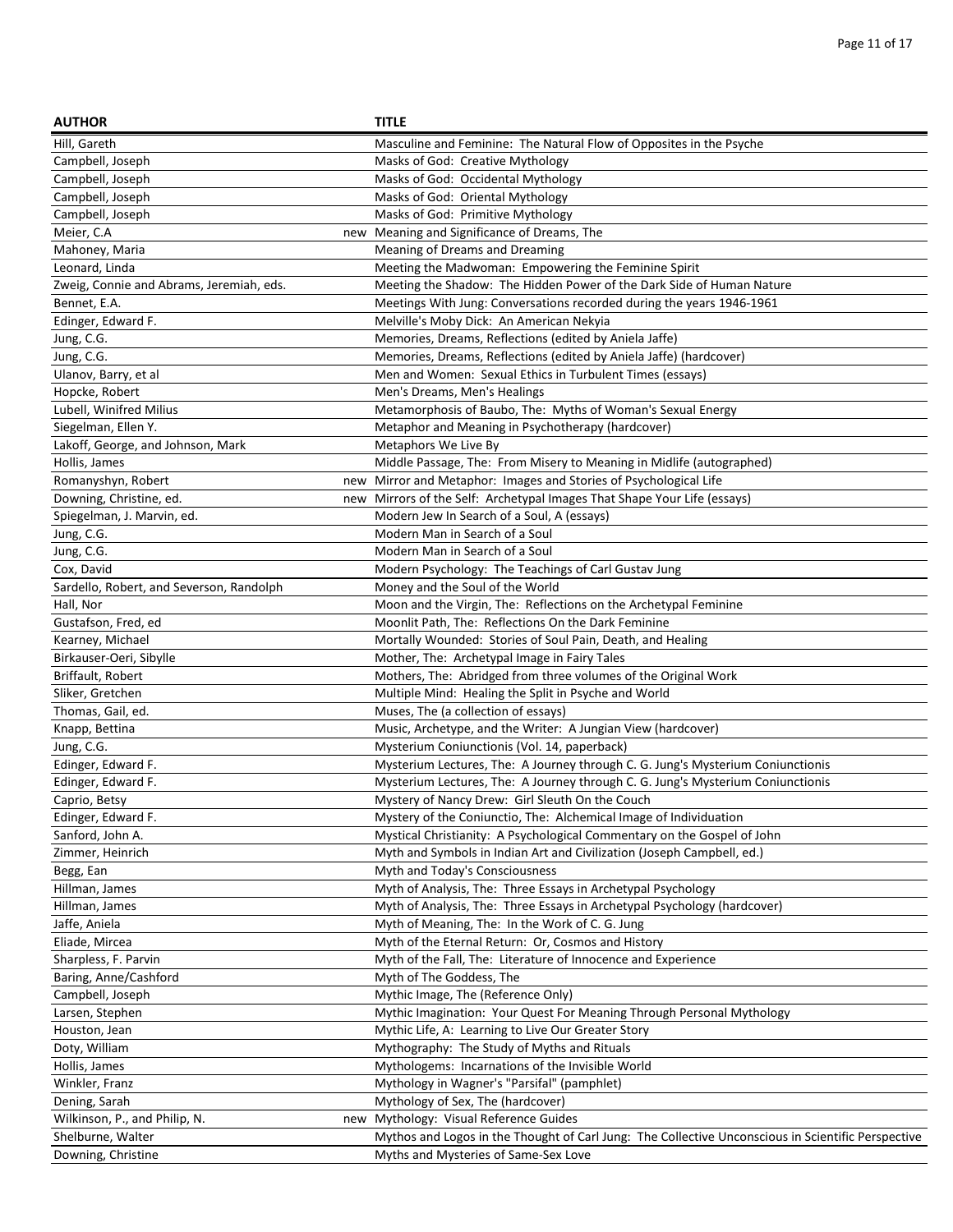| <b>AUTHOR</b>                                  | <b>TITLE</b>                                                                                                        |
|------------------------------------------------|---------------------------------------------------------------------------------------------------------------------|
| Campbell, Joseph                               | Myths to Live By                                                                                                    |
| Eliade, Mircea                                 | Myths, Dreams and Mysteries: The Encounter between Contemporary Faiths and Archaic Realities                        |
| Schwartz-Salant, Nathan                        | Narcissism and Character Transformation: The Psychology of Narcissistic Character Disorders                         |
| Hudson, Joyce Rockwood                         | Natural Spirituality: A Handbook for Jungian Inner Work in Spiritual Community                                      |
| Sandner, Donald                                | Navajo Symbols of Healing: A Jungian Exploration of Ritual, Image, and Medicine                                     |
| Jung, C.G.                                     | Neitzsche's Zarathrustra, Volume 1: Notes of the Seminars - 1934-1939 (hardcover)                                   |
| Jung, C.G.                                     | Neitzsche's Zarathrustra, Volume 2: Notes of the Seminars - 1934-1939 (hardcover)                                   |
| Rainer, Tristine                               | New Diary, The: How to Use a Journal for Self-Guidance and Expanded Creativity                                      |
| Edinger, Edward F.                             | New God Image, The: Evolution of the Western God Image                                                              |
| Graves, Robert                                 | New Larousse Encyclopedia of Mythology                                                                              |
| Nelson, Sally J.                               | Night Wings: A Soulful Dreaming and Writing Practice                                                                |
| Yoeman, Ann                                    | Now Or Neverland, Peter Pan and the Myth of Eternal Youth: A Psychological Perspective                              |
| Spiegelman, J. Marvin                          | Nymphomaniac, The                                                                                                   |
| Beny, Roloff                                   | Odyssey: Mirror of the Mediterranean                                                                                |
| Luke, Helen                                    | Old Age: Journey Into Simplicity                                                                                    |
| Guggenbuehl-Craig, Adolf                       | Old Fool and the Corruption of Myth, The                                                                            |
| Weaver, Rix                                    | Old Wise Woman, The: A Study of Active Imagination (hardcover)                                                      |
| Von Franz, Marie-Louise                        | On Divination and Synchronicity: The Psychology of Meaningful Chance                                                |
| Von Franz, Marie-Louise                        | On Divination and Synchronicity: The Psychology of Meaningful Chance                                                |
| Von Franz, Marie-Louise                        | On Dreams and Death: A Jungian Interpretation                                                                       |
| Bachelard, Gaston                              | On Poetic Imagination and Reverie                                                                                   |
| <b>Philemon Series Publication</b>             | On Psychological and Visionary Art: Notes from Jung's Lecture on Gerard de Nerval's "Aurelia"                       |
| Jung, C.G.                                     | On the Nature of the Psyche (excerpts from Vol. 8, CW, paperback)                                                   |
| Jung, C.G.                                     | On the Nature of the Psyche (excerpts from Vol. 8, CW, paperback)                                                   |
| Leonard, Linda                                 | On the Way to the Wedding: Transforming the Love Relationship                                                       |
| Gadon, Elinor W.                               | Once and Future Goddess, The: A Symbol for Our Time                                                                 |
| Chinen, Allan B. M.D.                          | Once Upon a Midlife: Classic Stories and Mythic Tales to Illuminate the Middle Years                                |
| Sibbald, Luella                                | One With the Water Jar, The: Astrology, The Aquarian Age, and Jesus of Nazareth (pamphlet)                          |
| Neumann, Erich                                 | Origins and History of Consciousness, The                                                                           |
| Neumann, Erich                                 | Origins and History of Consciousness, The                                                                           |
| Jaynes, Julian                                 | Origins of Consciousness in the Breakdown of the Bicameral Mind (hardcover)                                         |
| Woolger, Roger                                 | Other Lives, Other Selves: A Jungian Psychotherapist Discovers Past Lives (hardcover)                               |
| Kelsey, Morton                                 | Other Side of Silence, The: A Guide to Christian Meditation (hardcover)                                             |
| Stein, Murray                                  | Outside Inside and All Around: And Other Essays in Jungian Psychology                                               |
| Woodman, Marion                                | Owl Was a Baker's Daughter, The                                                                                     |
| Weinstein, Krystyna                            | Owl, The: In Art, Myth, and Legend (hardcover)                                                                      |
| Johnson, Robert A.                             | Owning Your Own Shadow: Understanding the Dark Side of the Psyche (hardcover)                                       |
| Paris, Ginette                                 | Pagan Meditations: Aphrodite, Hestia, Artemis                                                                       |
| Roscher, Wilhelm / Hillman, James              | Pan and the Nightmare: Two Essays                                                                                   |
| Campbell, Joseph, ed.                          | Papers from the Eranos Yearbooks, Vol. 1: Spirit and Nature                                                         |
| Campbell, Joseph, ed.                          | Papers from the Eranos Yearbooks, Vol. 2: The Mysteries                                                             |
| Campbell, Joseph, ed.                          | Papers from the Eranos Yearbooks, Vol. 3: Man and Time                                                              |
| Campbell, Joseph, ed.<br>Campbell, Joseph, ed. | Papers from the Eranos Yearbooks, Vol. 4: Spiritual Disciplines                                                     |
| Campbell, Joseph, ed.                          | Papers from the Eranos Yearbooks, Vol. 5: Man and Transformation                                                    |
| Garfield, Patricia                             | Papers from the Eranos Yearbooks, Vol. 6: The Mystic Vision<br>new Pathway to Ecstasy: The Way of the Dream Mandala |
| Hall, James A.<br>new                          | Patterns of Dreaming: Jungian Techniques in Theory and Practice                                                     |
| Dourley, John P.                               | Paul Tillich, Carl Jung, and the Recovery of Religion                                                               |
| Gallegos, Eligio Stephen                       | Personal Totem Pole, The: Animal Imagery, the Chakras, and Psychotherapy                                            |
| Sharp, Daryl                                   | Personality Types: Jung's Model of Typology                                                                         |
| Sharp, Daryl                                   | Personality Types: Jung's Model of Typology                                                                         |
| Monick, Eugene                                 | Phallos: Sacred Symbol of the Masculine                                                                             |
| De Chardin, Pierre Tielhard                    | Phenomenon of Man                                                                                                   |
| Moore, Thomas                                  | Planets Within, The: The Astrological Psychology of Marsilio Ficino                                                 |
| Weldon, Jane                                   | Platonic Jung: And the Nature of Self                                                                               |
| Piaget, Jean                                   | new Play, Dreams, and Imitation in Childhood                                                                        |
| Keirsey / Bates                                | Please Understand Me: Character and Temperament Types                                                               |
| Samuels, Andrew                                | Plural Psyche, The: Personality, Morality, and the Father                                                           |
|                                                |                                                                                                                     |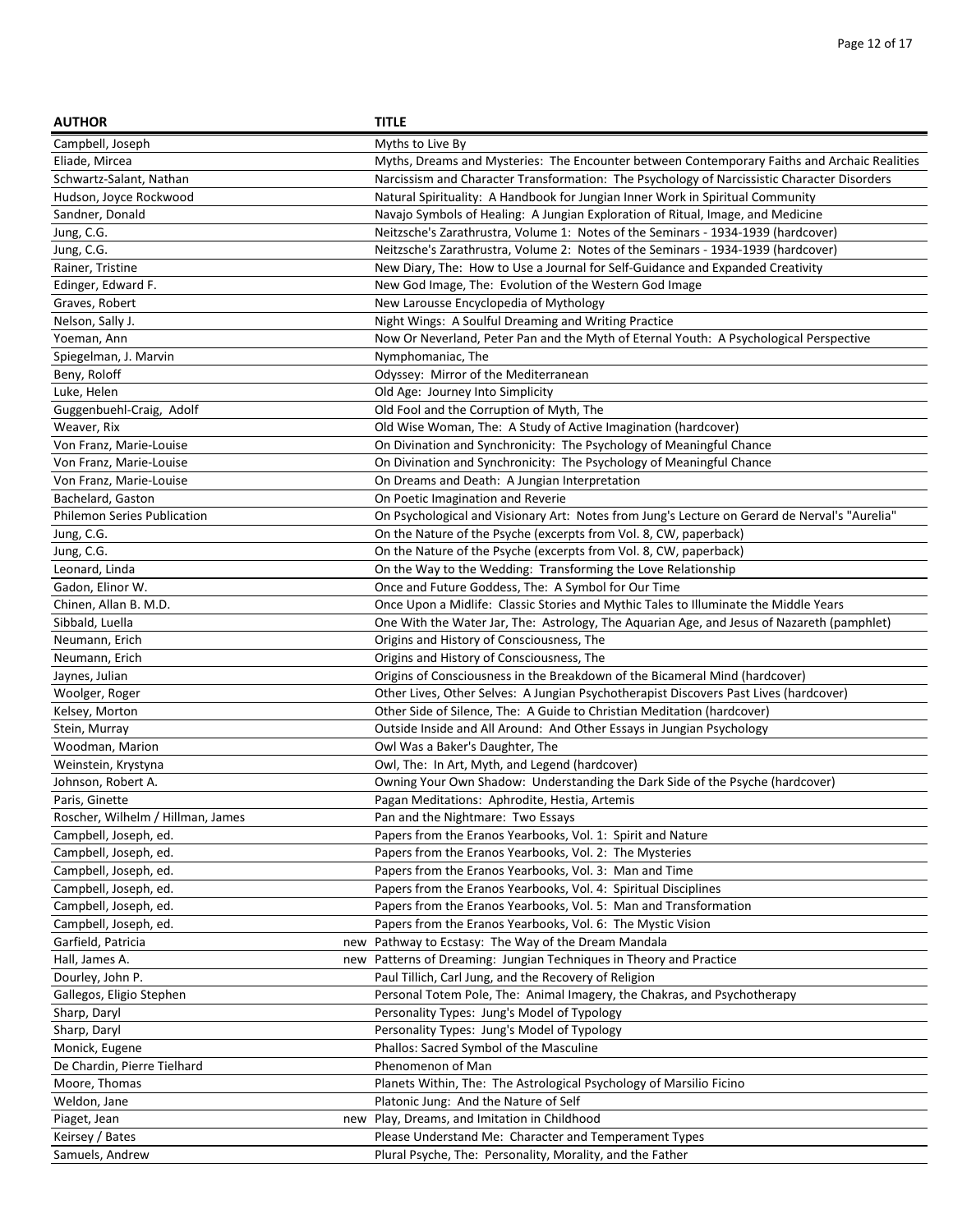| <b>AUTHOR</b>                            | <b>TITLE</b>                                                                                     |
|------------------------------------------|--------------------------------------------------------------------------------------------------|
| Campbell, Joseph, ed.                    | Portable Jung, The                                                                               |
| Wehr, Gerhard                            | Portrait of Jung: An Illustrated Biography                                                       |
| Cowan, Lyn                               | Portrait of the Blue Lady: The Character of Melancholy                                           |
| Guggenbuehl-Craig, Adolf                 | Power in the Helping Professions                                                                 |
| Campbell, Joseph                         | Power of Myth                                                                                    |
| Wilmer, Harry                            | Practical Jung: Nuts and Bolts of Jungian Psychotherapy (hardcover)                              |
| Jung, C.G.                               | Practice of Psychotherapy, The (Vol. 16, CW, paperback)                                          |
| Stein, Murray                            | Practicing Wholeness: Analytical Psychology and Jungian Thought                                  |
| Wikman, Monika                           | Pregnant Darkness: Alchemy and the Rebirth of Consciousness                                      |
| Wikman, Monika                           | Pregnant Darkness: Alchemy and the Rebirth of Consciousness                                      |
| Woodman, Marion                          | Pregnant Virgin, The: A Process of Psychological Transformation                                  |
| Hall, Calvin S / Nordby, Vernon J        | Primer of Jungian Psychology, A                                                                  |
| Stein, Murray                            | Principle of Individuation, The: Toward the Development of Human Consciousness                   |
| Tower, Virginia                          | Process of Intuition                                                                             |
| Von Franz, Marie-Louise                  | Projection and Recollection in Jungian Psychology: Reflections of the Soul (hardcover)           |
| Tarnas, Richard                          | Prometheus the Awakener                                                                          |
| Von der Heydt, Vera                      | Prospects for the Soul: Soundings in Jungian Psychology and Religion                             |
| Spiegelman, J. Marvin, ed.               | Protestantism and Jungian Psychology (essays)                                                    |
| De Laszlo, Violet, ed.                   | Psyche & Symbol: A Selection from the Writings of C.G. Jung (see also Jung)                      |
| Kluger, Rivkah                           | Psyche and Bible                                                                                 |
| Herzog, Edgar                            | Psyche and Death (hardcover)                                                                     |
| Whitmont. Edward C.                      | new Psyche and Substance: Essays on Homeopathy                                                   |
| Jung, C.G.                               | Psyche and Symbol (see also De Laszlo)                                                           |
| Singer, Thomas, ed.                      | new Psyche and the City: A Soul's Guide to the Modern Metropolis (essays)                        |
| Corbett, Lionel                          | Psyche and the Sacred: Spirituality and the Sacred (autographed)                                 |
| Edwards, Lee R.                          | Psyche as Hero: Female Heroism and Fictional Form (hardcover)                                    |
| Dourley, John P.                         | Psyche as Sacrament, The: A Comparative Study of C. G. Jung and Paul Tillich                     |
| Edinger, Edward F.                       | Psyche in Antiquity, The: Book 1: Early Greek Philosophy                                         |
| Edinger, Edward F.                       | Psyche in Antiquity, The: Book 2: Gnosticism and Early Christianity                              |
| Lockhart, Russell                        | Psyche Speaks: A Jungian Approach to Self and World                                              |
| Carus, Carl Gustav                       | Psyche: On the Development of the Soul                                                           |
| Downing, Christine                       | Psyche's Sisters: Re-Imagining the Meaning of Sisterhood                                         |
| Stein, Murray, and Corbett, Lionel, eds. | Psyche's Stories: Modern Jungian Interpretations of Fairy Tales, Volume 1 (essays)               |
| Harding, Esther                          | Psychic Energy: Its Source and Its Transformation                                                |
| Psychology Today                         | Psycho Sources: A Psychology Resource Catalog (1973)                                             |
| Miller, Jean Baker, ed.                  | Psychoanalysis and Women (various essay contributors)                                            |
| Jung, C.G.                               | Psychoanalytic Years, The (excerpts from CW)                                                     |
| Jung, C.G.                               | Psychological Reflections (an Anthology) (selected, edited by Jolande Jacobi)                    |
| Jung, C.G.                               | Psychological Reflections (an Anthology) (selected, edited by Jolande Jacobi)                    |
| Wheelwright, Joseph                      | Psychological Types (pamphlet)                                                                   |
| Wheelwright, Joseph                      | Psychological Types (pamphlet)                                                                   |
| Jung, C.G.                               | Psychological Types (Vol. 6, CW, paperback)                                                      |
| Jung, C.G.                               | Psychology and Alchemy (Vol. 12, CW, paperback)                                                  |
| Jung, C.G.                               | Psychology and Education (excerpts from Vol. 17, CW)                                             |
| Jung, C.G.                               | Psychology and Religion (excerpts from Vol. 11) (hardcover)                                      |
| <b>Wisdom Magazine</b>                   | Psychology and the Human Mind (1957)                                                             |
| Jung, C.G.                               | Psychology and the Occult (excerpts from CW)                                                     |
| Jung, C.G.                               | Psychology and Western Religion (excerpts from Vol. 11 and 18, CW)                               |
| Jacobi, Jolande                          | Psychology of C.G. Jung                                                                          |
| Ornstein, Robert E.                      | Psychology of Consciousness                                                                      |
| Jung, C.G.                               | new Psychology of Kundalini Yoga, The: Notes on the Seminar Given in 1932 (Sonu Shamdasani, ed.) |
| Ouspensky. P.D.                          | Psychology of Man's Possible Evolution (hardcover)                                               |
| Jung, C.G.                               | Psychology of Nazism, The (excerpts from Vol. 10 and 16, CW)                                     |
| Jung, C.G.                               | Psychology of the Transference, The (excerpts from Vol. 16, CW)                                  |
| Maram, Eve                               | Psychopathy Within                                                                               |
| Mahrer, Alvin R.                         | Psychotherapeutic Change (hardcover)                                                             |
| Guntrip, Henry                           | Psychotherapy and Religion                                                                       |
| Spiegelman, J. Marvin                    | Psychotherapy as a Mutual Process                                                                |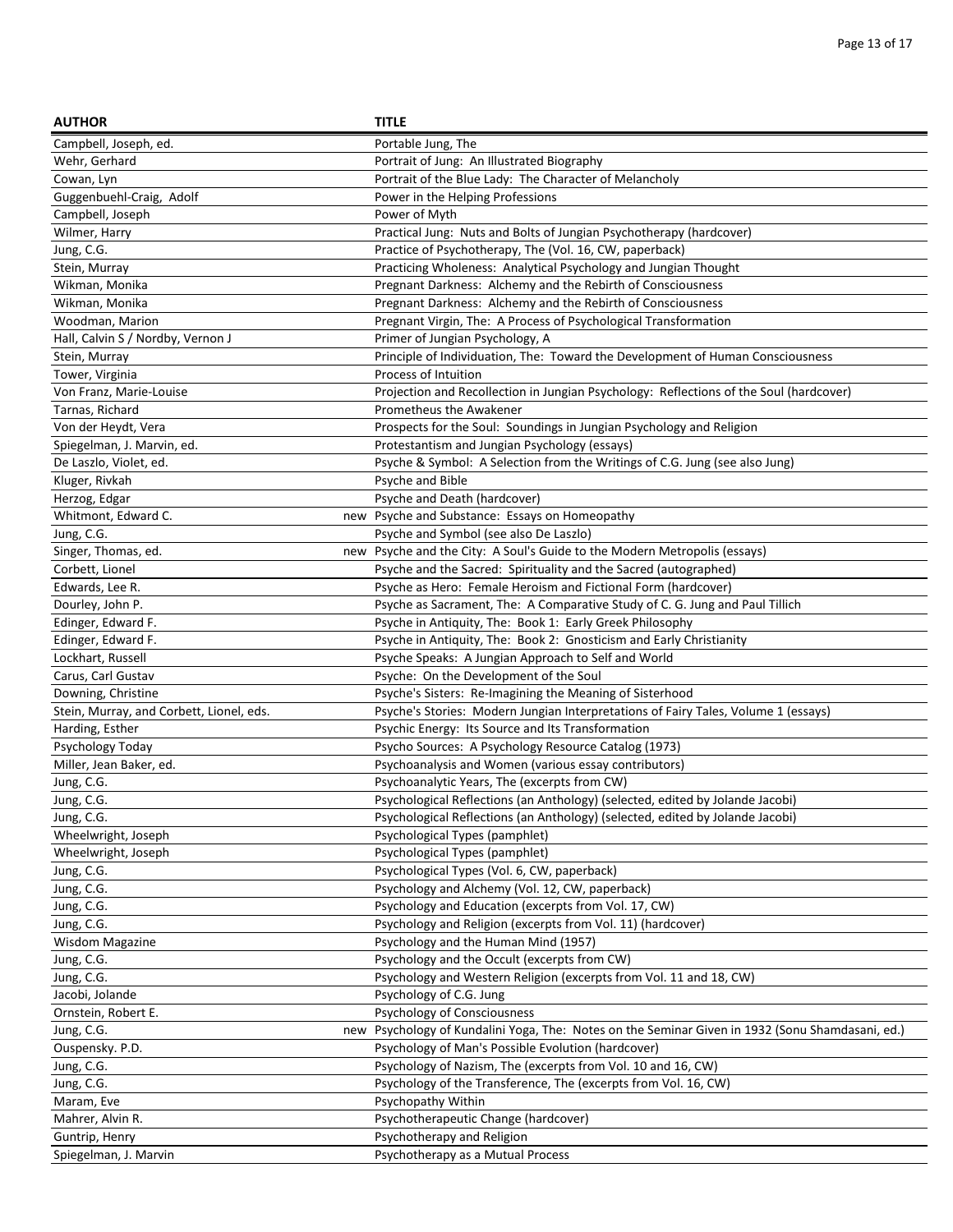| <b>AUTHOR</b>                                | <b>TITLE</b>                                                                                                                 |
|----------------------------------------------|------------------------------------------------------------------------------------------------------------------------------|
| Hochheimer, Wolgang                          | Psychotherapy of C.G. Jung, The (hardcover)                                                                                  |
| Von Franz, Marie-Louise                      | Puer Aeternus (hardcover)                                                                                                    |
| Hillman, James, ed.                          | Puer Papers (collection of essays)                                                                                           |
| Makbuleh, Mitra                              | Purim: A Mystical Interpretation (Written in Farsi)                                                                          |
| Edinger, Edward F.                           | Quadrant: An Outline of Analytical Psychology (pamphlet)                                                                     |
| Jarvis, Shawn, and Blackwell, Jeannine, eds. | Queens Mirror, The: Fairy Tales by German Women, 1780-1900                                                                   |
| Mason, Olive, ed.                            | Quest (various contributors) (reference only)                                                                                |
| Spiegelman, J. Marvin                        | Quest, The                                                                                                                   |
| <b>Philemon Series Publication</b>           | Question of Psychological Types, The: Jung and Hans Schmid-Guisan, 1915-1916 Corres. (hc)                                    |
| Te Paske, Bradley                            | Rape and Ritual: A Psychological Study                                                                                       |
| Woodman, Marion                              | Ravaged Bridegroom, The: Masculinity in Women                                                                                |
| Kelsey, Morton                               | Reaching: The Journey To Fulfillment (hardcover)                                                                             |
| Bishop, Paul                                 | Reading Goethe at Midlife: Ancient Wisdom, German Classicism, and Jung                                                       |
| Chalquist, Craig                             | Rebearths: Conversations with a World Ensouled                                                                               |
| Abrams, Jeremiah, ed.                        | Reclaiming the Inner Child (selected contributors)                                                                           |
| Abrams, Jeremiah, ed.                        | new Reclaiming the Inner Child (selected contributors)                                                                       |
| Jung, C.G., Sonu Shamdasani, ed.             | Red Book, The: Liber Novus (German and English, Illustrations) (hc, ref only, by appt.) (stored)                             |
| Jung, C.G., Sonu Shamdasani, ed.             | Red Book, The: Liber Novus (German and English, Illustrations) (hc, ref only, by appt.) (stored)                             |
| Jung, C.G., Sonu Shamdasani, ed.             | Red Book, The: Reader's Edition (paperback) (stored outside Library)                                                         |
| Jung, C.G., Sonu Shamdasani, ed.             | Red Book, The: Reader's Edition (paperback) (stored outside Library)                                                         |
| Von Franz, Marie-Louise                      | Redemption Motifs in Fairytales, The Psychological Meaning of                                                                |
| Hillel, Rachel                               | Redemption of the Feminine Erotic Soul, The                                                                                  |
| Mcpherson, Sigrid                            | Refiner's Fire, The: Memoirs of a German Girlhood                                                                            |
| Spiegelman, J. Marvin                        | Reich, Jung, Regardie & Me: The Unhealed Healer                                                                              |
| Greene, Liz                                  | Relating: An Astrological Guide to Living with Others on a Small Planet                                                      |
| Neumann, Micha                               | Relationship between C. G. Jung and Erich Neumann Based on their Correspondence (hardcover)                                  |
| Schaer, Hans                                 | Religion and the Cure of Souls in Jung's Psychology (hardcover)                                                              |
| Smith, Huston                                | Religions of Man, The                                                                                                        |
| Corbett, Lionel                              | Religious Function of the Psyche, The                                                                                        |
| Corbett, Lionel                              | Religious Function of the Psyche, The                                                                                        |
| Bedi, Ashok / Mathews, Boris                 | Retire Your Family Karma                                                                                                     |
| Whitmont, Edward C.                          | Return of the Goddess                                                                                                        |
| Vogt, Gregory Max                            | Return to Father: Archetypal Dimensions of the Patriarch                                                                     |
| Hillman, James                               | Revisioning Psychology (hardcover)                                                                                           |
| Spiegelman, J. Marvin                        | Rider Haggard, Henry Miller & I: The Unpublished Writer                                                                      |
| Bolen, Jean Shinoda                          | Ring of Power: A Jungian Understanding of Wagner's Ring Cycle (hardcover)                                                    |
| Zweig, Connie and Wolf, Steve                | Romancing the Shadow Illuminating the Dark Side of the Soul (hardcover, autographed)                                         |
| Mishlove, Jeffrey                            | Roots of Consciousness, The: Psychic Liberation through History, Science, and Experience                                     |
| Perry, John W.                               | Roots of Renewal in Myth and Madness: The Meaning of Psychotic Episodes (hardcover)                                          |
| Kelsey, Morton / Kelsey, Barbara             | Sacrament of Sexuality: The Spirituality and Psychology of Sex                                                               |
| Eliade, Mircea                               | Sacred and the Profane, The: The Nature of Religion                                                                          |
| Corbett, Lionel                              | Sacred Cauldron, The: Psychotherapy as a Spiritual Practice                                                                  |
| Sandner, D. and Wong, S., eds.               | new Sacred Heritage, The: The Influence of Shamanism on Analytical Psychology (essays)                                       |
| Qualls-Corbett                               | Sacred Prostitute, The                                                                                                       |
| Mitchell, Rie / Friedman, Harriet            | Sandplay: Past, Present, and Future                                                                                          |
| Kluger, Rivkah                               | Satan in the Old Testament (hardcover)                                                                                       |
| Dallett, Janet O.                            | Saturday's Child: Encounters with the Dark Gods<br>Saturn: A New Look at an Old Devil                                        |
| Greene, Liz                                  |                                                                                                                              |
| Alvarez, A.                                  | Savage God, The: A Study of Suicide                                                                                          |
| Perera, Sylvia Brinton                       | Scapegoat Complex, The: Toward a Mythology of Shadow and Guilt<br><b>Scarlet Incantations (Poems)</b>                        |
| Moon, Sheila<br>Frantz, Gilda                | Sea Glass: A Jungian Analyst's Exploration of Suffering and Individuation                                                    |
|                                              |                                                                                                                              |
| Ribi, Alfred<br>Wilhelm, Richard             | new Search for Roots, The: C.G. Jung and the Tradition of Gnosis<br>Secret of the Golden Flower, The: A Chinese Book of Life |
| Sharp, Daryl                                 | Secret Raven, The: Conflict and Transformation in the Life of Franz Kafka                                                    |
| Carotenuto, Aldo                             | Secret Symmetry, A: Sabina Spielrein Between Jung and Freud                                                                  |
| Psychological Studies Guild                  | Seeded Furrow, The (various manuscripts for Sheila Moon)                                                                     |
| Singer, June                                 | Seeing Through the Visible World: Jung, Gnosis, and Chaos (hardcover)                                                        |
|                                              |                                                                                                                              |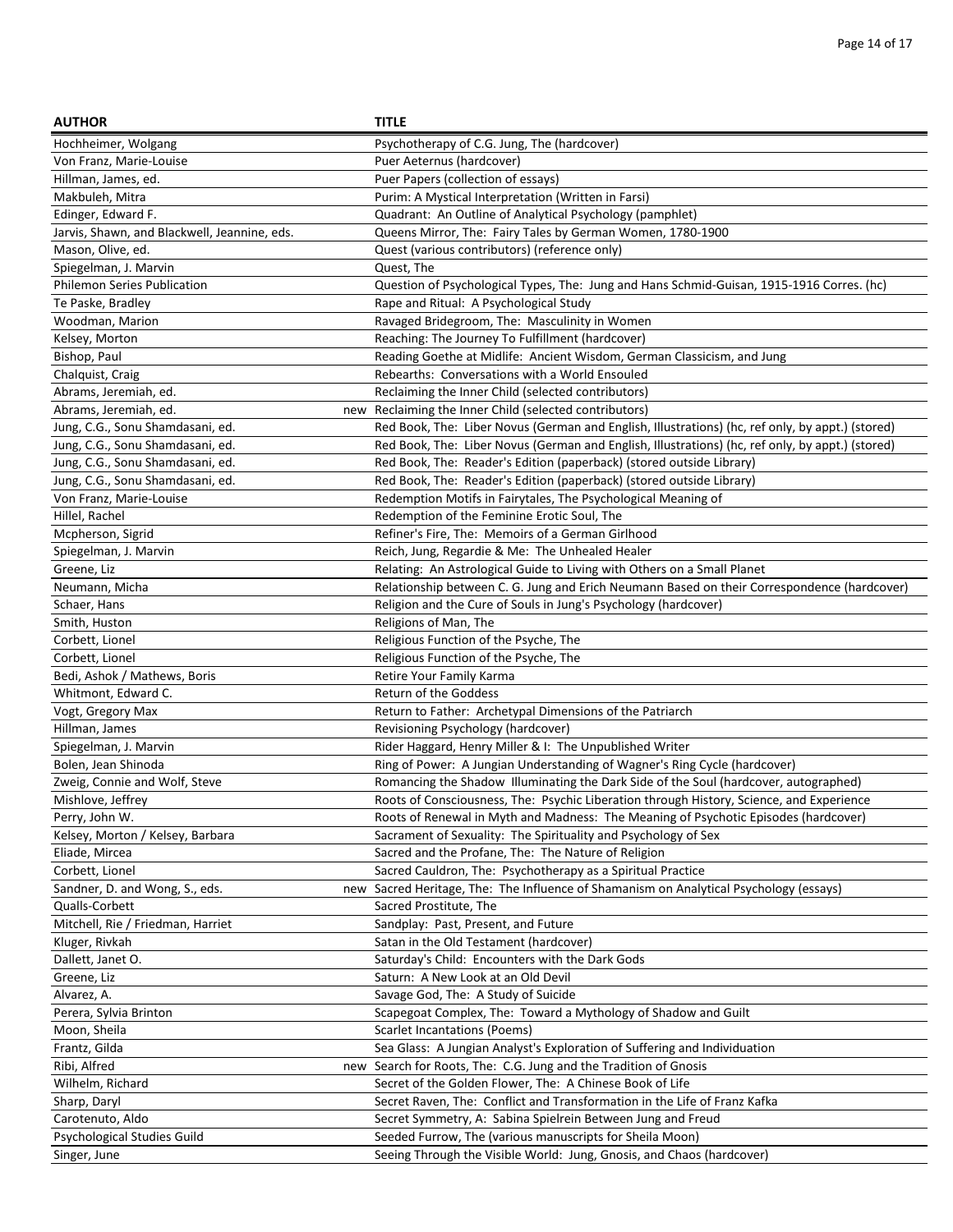| <b>AUTHOR</b>                      | <b>TITLE</b>                                                                                      |
|------------------------------------|---------------------------------------------------------------------------------------------------|
| Perry, John W.                     | Self in the Psychotic Process: Its Symbolization in Schizophrenia                                 |
| Daniels, Michael                   | Self-discovery the Jungian Way: The Watchword Technique                                           |
| Daniels, Michael                   | Self-discovery the Jungian Way: The Watchword Technique                                           |
| Sanford, Katherine A.              | Serpent and the Cross, The: Healing the Split Through Active Imagination (hardcover, autographed) |
| Storm, Hyemeyohsts                 | Seven Arrows                                                                                      |
| Rutter, Peter                      | Sex in the Forbidden Zone: When Men in Power Betray Women's Trust (hc, autographed)               |
| Von Franz, Marie-Louise            | Shadow and Evil in Fairy Tales                                                                    |
| Vaughan, Frances                   | Shadows of the Sacred - Seeing Through Spiritual Illusions                                        |
| Kirsch, James                      | Shakespeare's Royal Self                                                                          |
| Johnson, Robert A.                 | She: Understanding Feminine Psychology (hardcover)                                                |
| Bly, Robert                        | new Sibling Society, The (hardcover)                                                              |
| Lowinsky, Naomi Ruth               | Sister From Below, The                                                                            |
| Kast, Verena                       | Sisyphus: The Old Stone - A New Way: A Jungian Approach to Midlife Crisis                         |
| Walker, Barbara G.                 | Skeptical Feminist, The: Discovering the Virgin, Mother, and Crone (hardcover)                    |
| Damery, Patricia                   | Snakes: A Novel                                                                                   |
| Stein, Murray                      | Solar Conscience, Lunar Conscience: An Essay on Morality, Lawfulness, and Justice                 |
| Storr, Anthony                     | Solitude: A Return to the Self                                                                    |
| Meier, C.A                         | Soul and Body: Essays of the Theories of C. G. Jung                                               |
| Lockhart, Hillman, et al           | Soul and Money (essays, various contributors)                                                     |
| Corbett, Lionel                    | Soul in Anguish, The: Psychotheraputic Approaches to Suffering                                    |
| Romanyshyn, Robert                 | Soul in Grief, The: Love, Death, and Transformation                                               |
| Sanford, John A.                   | new Soul Journey: A Jungian Analyst Looks at Reincarnation                                        |
| Cousineau, Phil                    | Soul Moments: Marvelous Stories of Synchronicity                                                  |
| Smith, Huston                      | new Soul of Christianity, The (hardcover)                                                         |
| Moore, Thomas                      | Soul of Sex, The: Cultivating Life as an Act of Love                                              |
| Donfrancesco, Francesco            | Soul-Making: Interweaving Art and Analysis                                                        |
| Hillman, James                     | Soul's Code, The: In Search of Character and Calling (hardcover)                                  |
| Tauber, Marianne                   | new Soul's Ministrations, The: An Imaginal Journey through Crisis                                 |
| Abram, David                       | Spell of the Sensuous, The: Perception and Language in a More-than-Human World                    |
| Carotenuto, Aldo                   | Spiral Way: A Woman's Healing Journey                                                             |
| Jung, C.G.                         | Spirit in Man, Art, and Literature, The (Vol. 15, CW, paperback)                                  |
| Brussat, Frederic and Mary Ann     | new Spiritual Literacy: Reading the Sacred in Everyday Life                                       |
| Westman, H.                        | Springs of Creativity, The: The Bible and the Creative Process of the Psyche                      |
| Arraj, James                       | St. John of the Cross and C.G. Jung                                                               |
| Funk & Wagnalls                    | Standard Dictionary of Folklore, Mythology, and Legend (hardcover)                                |
| Gellert, Michael                   | Still Good Hand of God, The: The Magic and Mystery of the Unconscious Mind                        |
| Sanford, John A.                   | Strange Trial of Mr. Hyde, The: A New Look at the Nature of Human Evil (hardcover)                |
| Kristeva, Julia                    | <b>Strangers To Ourselves</b>                                                                     |
| Hannah, Barbara                    | Striving Towards Wholeness (hardcover)                                                            |
| Ryan, Robert                       | Strong Eye of Shamanism, The                                                                      |
| Adler, Gerhard                     | Studies in Analytical Psychology                                                                  |
| Snider, Clifton<br>new             | Stuff that Dreams are Made On, The: A Jungian Interpretation of Literature                        |
| Parker, Rozsika                    | Subversive Stitch, The: Embroidery and the Making of the Feminine                                 |
| Adler, Gerhard                     | Success and Failure in Analysis                                                                   |
| Spiegelman, J. Marvin, ed.         | Sufism, Islam and Jungian Psychgology                                                             |
| Hillman, James                     | Suicide and the Soul                                                                              |
| Jung, C.G. - CW<br>new             | Supplemental Volume A: Zofingia Lectures, The (only copy, stored with Set 1, full set of the CW)  |
| Sharp, Daryl                       | Survival Papers, The: Anatomy of a Midlife Crisis                                                 |
| Hollis, James                      | Swamplands of the Soul: New Life in Dismal Places                                                 |
| Swedenborg, Emanuel                | Swedenborg's Journal of Dreams 1743-1744                                                          |
| Woloy, Eleanora                    | new Symbol of the Dog in the Human Psyche, The: A Study of the Human-Dog Bond                     |
| Whitmont, Edward C.                | Symbolic Quest, The: Basic Concepts of Analytical Psychology (hardcover)                          |
| Clift, Jean Dalby / Clift, Wallace | Symbols of Transformation in Dreams                                                               |
| Cambray, Joseph                    | new Synchronicity: Nature and Psyche in an Interconnected Universe                                |
| Jung, C.G.                         | Syncronicity: An Acausal Connecting Principle (from Vol. 8, CW)                                   |
| Roberts, Richard                   | Tales For Jung Folk: Original Fairytales for Persons of All Ages                                  |
| Rosen, David                       | Tao of Jung, The: The Way of Integrity                                                            |
| Capra, Fritjof                     | Tao of Physics                                                                                    |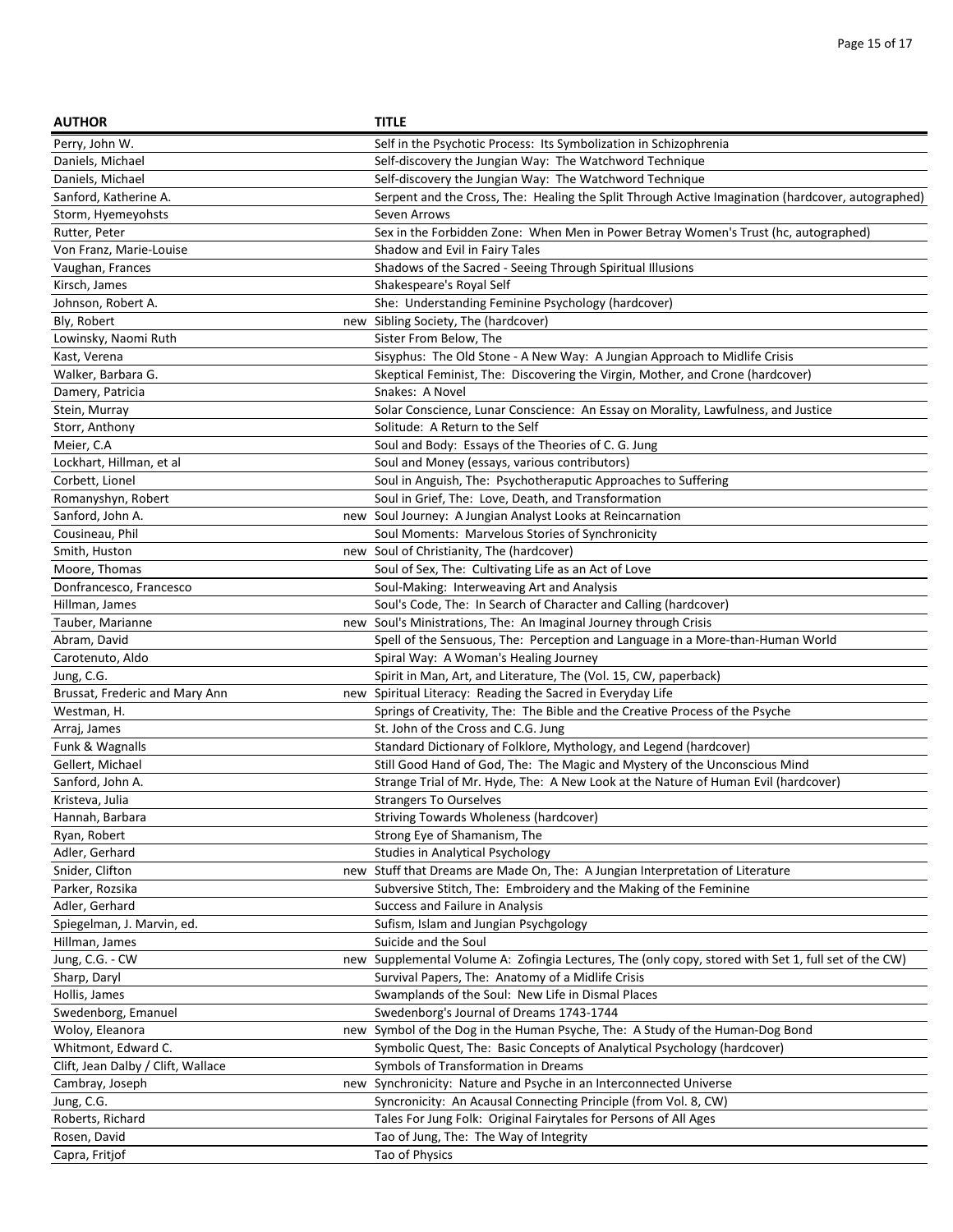| <b>AUTHOR</b>                             | <b>TITLE</b>                                                                              |
|-------------------------------------------|-------------------------------------------------------------------------------------------|
| Bolen, Jean Shinoda                       | Tao of Psychology: Synchronicity and the Self                                             |
| Lao Tsu - Feng / English, new translation | Tao Te Ching (Chinese and English) (hardcover, reference only)                            |
| Lao Tsu - Mitchell, Foreword and Notes    | Tao Te Ching (hardcover)                                                                  |
| Rosengarten, Arthur                       | new Tarot and Psychology: Spectrums of Possibility                                        |
| Hamaker-Zondag, Karen                     | new Tarot as a Way of Life: A Jungian Approach to the Tarot                               |
| Greer, Mary K.                            | Tarot Constellations: Patterns of Personal Destiny                                        |
| Greer, Mary K.                            | Tarot For Your Self: A Workbook for Personal Transformation                               |
| Arrien, Angeles                           | Tarot Handbook, The                                                                       |
| Rosengarten, Arthur                       | new Tarot of the Future: Raising Spiritual Consciousness                                  |
| Rosengarten, Arthur                       | new Tarot of the Nine Paths (Rosengarten's Tarot Card Deck)                               |
| Romanyshyn, Robert                        | Technology as Symptom and Dream                                                           |
| Yalom, Irvin                              | Theory and Practice of Group Psychotherapy, The (hardcover)                               |
| Hopcke, Robert                            | new There Are No Accidents in Love and Relationships: Meaningful CoincidencesFamilies     |
| Hopcke, Robert                            | There Are No Accidents: Synchronicity and the Stories of our Lives                        |
| Hoffman, Michael                          | Thirsty Addict Papers, The: Spiritual Psychology for Counselors                           |
| Rumi, Jelaluddin                          | This Longing: Poetry, Teaching Stories, and Selected Letters (Barks / Moyne, translators) |
| Hall, Nor                                 | Those Women                                                                               |
| Hillman, James                            | Thought of the Heart & Soul of the World, The                                             |
| Lotterhand, Jason C.                      | Thursday Night Tarot, The: The Weekly Talks on the Wisdom of the Major Arcana             |
| Nietzsche, Friedrich                      | new Thus Spoke Zarathustra (Kaufmann, Walter, translator)                                 |
| Rinpoche, Sogyal                          | new Tibetan Book of Living and Dying, The (hardcover)                                     |
| Evans-Wentz, W.Y., ed.                    | Tibetan Book of the Great Liberation: Or the Method of Realizing Nirvana                  |
| Von Franz, Marie-Louise                   | Time: Rhythm and Repose                                                                   |
| Jacobsohn, Helmuth, et al                 | Timeless Documents of the Soul (reference only)                                           |
| Keen, Sam                                 | To Love and Be Loved (hardcover)                                                          |
| Kelsey, Morton                            | Tongue Speaking: An Experiment in Spiritual Experience                                    |
| Mcneely, Deldon Anne                      | Touching: Body Therapy and Depth Therapy                                                  |
| Bosnak, Robert                            | Tracks in the Wilderness of Dreaming (hardcover)                                          |
| Edinger, Edward F.                        | Transformation of Libido: A Seminar on C. G. Jung's Symbols of Transformation             |
| Edinger, Edward F.                        | Transformation of Libido: A Seminar on C. G. Jung's Symbols of Transformation             |
| Edinger, Edward F.                        | Transformation of the God Image: An Elucidation of Jung's Answer to Job                   |
| Edinger, Edward F.                        | Transformation of the God Image: An Elucidation of Jung's Answer to Job                   |
| Edinger, Edward F.                        | Transformation of the God Image: An Elucidation of Jung's Answer to Job                   |
| Johnson, Robert A.                        | Transformation: Understanding the Three Levels of Masculine Psychology (hardcover)        |
| Galipeau, Steven A.                       | Transforming Body and Soul: Theraputic Wisdom in the Gospel Healing Stories (hardcover)   |
| Rosen, David                              | Transforming Depression: Healing the Soul Through Creativity                              |
| Ulanov, Ann / Barry Ulanov                | Transforming Sexuality: The Archetypal World of Anima and Animus                          |
| Douglas, Claire                           | Translate This Darkness: The Life of Christiana Morgan                                    |
| Spiegelman, J. Marvin                     | Tree, The: Tales in Psycho-Mythology (hardcover)                                          |
| Hyde, Lewis                               | Trickster Makes This World: Mischief, Myth, and Art                                       |
| Jung, C.G.                                | Two Essays On Analytical Psychology (Vol. 7, CW, paperback)                               |
| Jung, C.G.                                | Two Essays On Analytical Psychology (Vol. 7, CW, paperback)                               |
| Stevens, Anthony                          | new Two Million-Year-Old Self, The                                                        |
| Kroeger, Otto / Thuesen, Janet            | Type Talk: Or How to Determine Your Personality Type (hardcover)                          |
| Meador, Betty Deshong                     | Uncursing the Dark: Treasures from the Underworld                                         |
| Hollis, James                             | Under Saturn's Shadow: The Wounding and Healing of Men (autographed)                      |
| Mattoon, Mary Ann                         | new Understanding Dreams                                                                  |
| O'Connor, Peter                           | Understanding Jung-Understanding Yourself                                                 |
| Debecker, Raymond                         | Understanding of Dreams, The: And Their Influence on the History of Man                   |
| Jung, C.G.                                | Undiscovered Self, The                                                                    |
| Jung, C.G.                                | Undiscovered Self, The: together with: Symbols and the Interpretation of Dreams           |
| Sidoli, Mara                              | Unfolding Self, The: Separation and Individuation                                         |
| Croft, Diane                              | Unseen Partner, The: Love and Longing in the Unconscious                                  |
| Miller, Alice                             | Untouched Key: Tracing Childhood Trauma in Creativity                                     |
| Au, Wilkie, and Cannon, Noreen            | Urgings of the Heart: A Spirituality of Integration                                       |
| Bettelheim, Bruno                         | Uses of Enchantment, The: The Meaning and Importance of Fairy Tales (hardcover)           |
| James, William                            | Varieties of Religious Experience, The: A Study in Human Nature                           |
| Carotenuto, Aldo                          | Vertical Labrynth, The: Individuation in Jungian Psychology                               |
|                                           |                                                                                           |